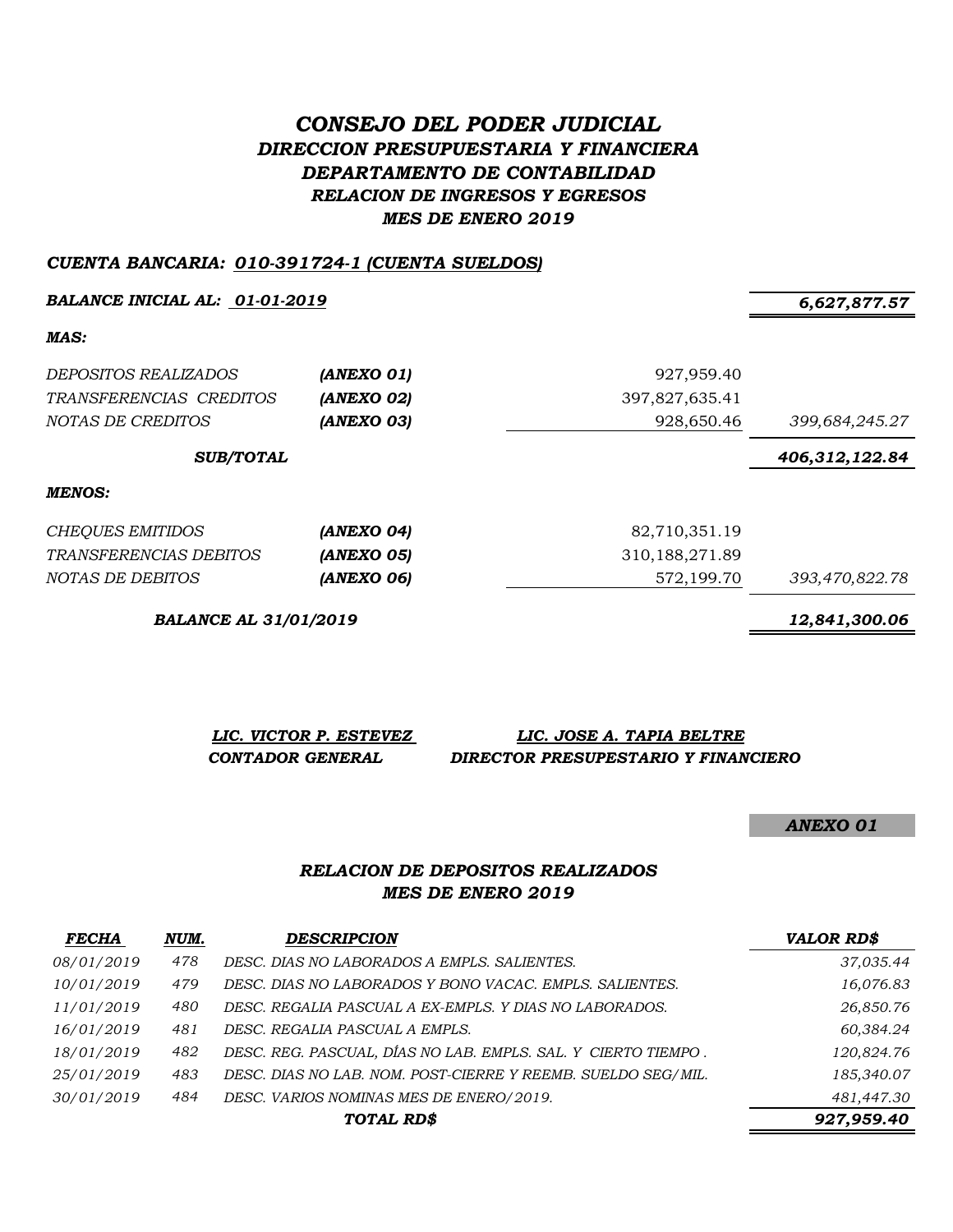### *ANEXO 02*

### *RELACION DE TRANSFERENCIAS CREDITOS MES DE ENERO 2019*

| <b>FECHA</b> | NUM. | <b>DESCRIPCION</b>                                  | VALOR RD\$     |
|--------------|------|-----------------------------------------------------|----------------|
| 24/01/2019   | 157  | TRANSF. DE FONDOS DESDE LA CTA OPERACIONES          | 4,155,918.27   |
| 25/01/2019   | 158  | TRANSF. DE FONDOS PAGOS SUELDOS Y OTROS BENEFICIOS. | 393,671,717.14 |
|              |      | TOTAL RD\$                                          | 397,827,635.41 |

#### *ANEXO 03*

## *RELACION NOTAS DE CREDITOS MES DE ENERO 2019*

| <b>FECHA</b> | NUM. | <b>DESCRIPCION</b>                                  | <b>VALOR RD\$</b> |
|--------------|------|-----------------------------------------------------|-------------------|
| 08/01/2019   | 1134 | REINTEGRO CHO121279                                 | 12,252.15         |
| 08/01/2019   | 1135 | REINTEGRO CHO121265                                 | 6,018.18          |
| 17/01/2019   | 1136 | REINTEGRO CHO119109                                 | 1,690.14          |
| 17/01/2019   | 1137 | REINTEGRO CHO121201                                 | 4,787.18          |
| 28/01/2019   | 1140 | REINTEGRO CHO118035                                 | 1,652.33          |
| 28/01/2019   | 1141 | REINTEGRO CHO118054                                 | 8,038.73          |
| 28/01/2019   | 1142 | REINTEGRO CHQ121779                                 | 6,141.00          |
| 28/01/2019   | 1143 | REINTEGRO CHO121827                                 | 6,141.00          |
| 30/01/2019   | 1144 | REINTEGRO CHQ118207                                 | 6,018.18          |
| 30/01/2019   | 1145 | REINTEGRO CHO118170                                 | 6,018.18          |
| 29/01/2019   | 1138 | EMPLEADOS EXCLUIDOS NOMINA ELECTRONICA ENERO 2019   | 523,927.36        |
| 29/01/2019   | 1139 | MILITARES EXCLUIDOS NOMINA ELECTRONICA ENERO 2019   | 143,600.01        |
| 31/01/2019   | 1146 | RETENCION EN NOMINA BONO VACACIONAL ENERO 2019      | 104,387.13        |
| 31/01/2019   | 1147 | RETENCION EN NOMINA PROGRAMA DE PASANTIA ENERO 2019 | 93,900.00         |
| 31/01/2019   | 1148 | REINTEGRO CHQ117106 POR CADUCIDAD ENERO 2019        | 4,078.89          |
|              |      | TOTAL RD\$                                          | 928,650.46        |

*ANEXO 04*

### *RELACION DE CHEQUES EMITIDOS MES DE ENERO 2019*

| <i>FECHA</i> | NUM. | BENEFICIARIO                                                                | VALOR RD\$ |
|--------------|------|-----------------------------------------------------------------------------|------------|
|              |      | 09/01/2019     121545     HILDA                         DEL C. DIAZ    PENA | 34.980.00  |
|              |      | 09/01/2019     121546    BADIA A. WEHBE GUZMAN                              | 34.443.98  |
|              |      |                                                                             | 2,266.05   |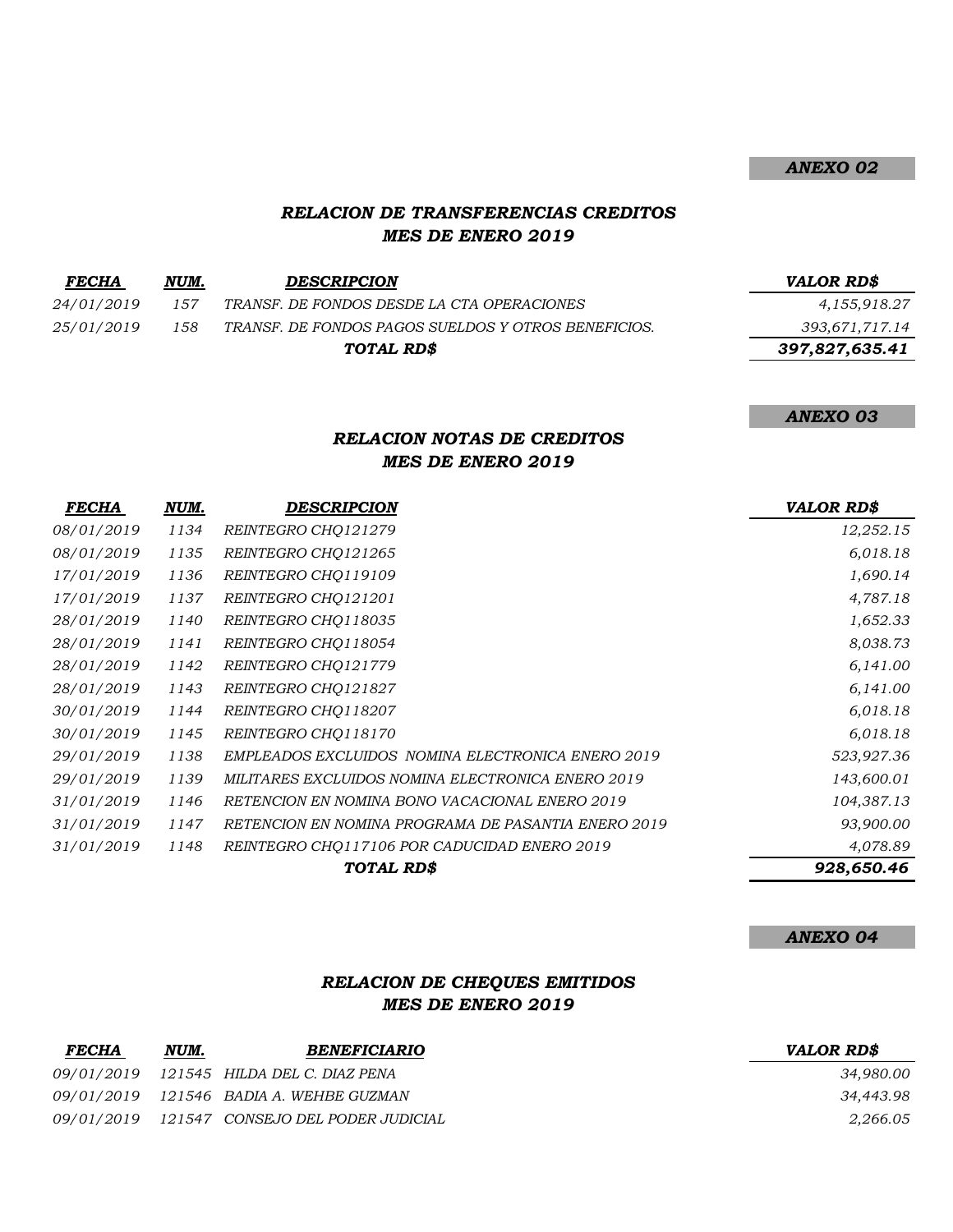| 10/01/2019 |        | 121548 LUIS A. VELOZ HERNANDEZ           | 17,268.00  |
|------------|--------|------------------------------------------|------------|
| 10/01/2019 |        | 121549 VICTORIA ALT. CHAVEZ GONELL       | 1,624.63   |
| 10/01/2019 |        | 121550 ROBINSON R. PEÑA ALMONTE          | 19,943.33  |
| 10/01/2019 | 121551 | GENARO D. EUSEBIO LANTIGUA               | 2,360.00   |
| 10/01/2019 |        | 121552 ANA D. FLORES ARIAS               | 2,020.00   |
| 10/01/2019 |        | 121553 RAFAEL ANT. FELIZ MATOS           | 21,585.00  |
| 10/01/2019 |        | 121554 CLARIBEL UREÑA SOSA               | 5,725.67   |
| 10/01/2019 |        | 121555 CONSEJO DEL PODER JUDICIAL        | 19,377.71  |
| 10/01/2019 |        | 121556 COLECTOR DE IMPUESTOS INTERNOS    | 35,082.86  |
| 14/01/2019 |        | 121557 CAROLINA DE LEON FRIAS            | 308,649.60 |
| 14/01/2019 | 121558 | COLECTOR DE IMPUESTOS INTERNOS           | 34,782.86  |
| 14/01/2019 | 121559 | COLECTOR DE IMPUESTOS INTERNOS           | 11,350.88  |
| 15/01/2019 |        | 121560 INSTITUTO DE AUXILIOS Y VIVIENDAS | 50.00      |
| 15/01/2019 | 121561 | FONDO DE PENSIONES Y JUBILACIONES        | 5,224.00   |
| 15/01/2019 |        | 121562 CONSEJO DEL PODER JUDICIAL        | 2,612.00   |
| 15/01/2019 | 121563 | CONSEJO DEL PODER JUDICIAL               | 1,050.00   |
| 15/01/2019 |        | 121564 CONSEJO DEL PODER JUDICIAL        | 27,143.33  |
| 16/01/2019 |        | 121565 COLECTOR DE IMPUESTOS INTERNOS    | 51,082.86  |
| 17/01/2019 |        | 121566 JOHANNA PEREZ VASQUEZ             | 511,891.20 |
| 17/01/2019 |        | 121567 EDGAR I. ALVARADO LIRANZO         | 7,204.67   |
| 17/01/2019 | 121568 | CONSEJO DEL PODER JUDICIAL               | 1,818.00   |
| 17/01/2019 |        | 121569 JOSE S. PENA MARTINEZ             | 4,676.70   |
| 17/01/2019 | 121570 | MIGUEL I. DE LOS SANTOS MENDEZ           | 9,359.34   |
| 17/01/2019 |        | 121571 FREDERICK Y. LOPEZ ALEJO          | 5,502.00   |
| 17/01/2019 |        | 121572 COOPNASEJU                        | 30,459.33  |
| 17/01/2019 | 121573 | CONSEJO DEL PODER JUDICIAL               | 8,106.76   |
| 17/01/2019 |        | 121574 ROSMERY A. ROMERO FAMILIA         | 19,326.89  |
| 17/01/2019 |        | 121575 PAOLA E. ROA DE LA CRUZ           | 30,423.04  |
| 17/01/2019 |        | 121576 MARIA E. MERCEDES PEÑA            | 14,386.58  |
| 17/01/2019 |        | 121577 EDWIN A. ESTEVEZ RAMOS            | 1,664.79   |
| 17/01/2019 |        | 121578 ALAN R. ENCARNACION RAMON         | 12,763.41  |
| 17/01/2019 |        | 121579 ORLANDO J. BELTRE SERRANO         | 12,763.41  |
| 17/01/2019 | 121580 | MARIBEL MARTINEZ VERAS                   | 9,921.78   |
| 17/01/2019 |        | 121581 PURA M. LOPEZ CRUZ                | 85,656.73  |
| 17/01/2019 |        | 121582 MERY C. MATTA HILARIO             | 20,394.46  |
| 17/01/2019 |        | 121583 THELMA V. REYES GARCIA            | 20,394.45  |
| 17/01/2019 |        | 121584 NELSON B. DE LA ROSA PAULINO      | 24,473.35  |
| 17/01/2019 |        | 121585 FRANCIA Y. CLASE CLASE            | 36,710.03  |
| 17/01/2019 |        | 121586 YEISON S. RODRIGUEZ SERRATY       | 24,707.76  |
| 17/01/2019 |        | 121587 BADIA A. WEHBE GUZMAN             | 8,157.78   |
| 17/01/2019 |        | 121588 RAMONA ESPINAL PADILLA            | 1,880.07   |
| 17/01/2019 |        | 121589 LUIS N. GOMEZ GIL                 | 36,710.03  |
| 17/01/2019 |        | 121590 ROSA MA. PAREDES CALCAÑO          | 24,473.34  |
| 17/01/2019 |        | 121591 ELIZABETH MARTE LIRIO             | 48,600.00  |
| 17/01/2019 |        | 121592 ELLIN J. CORDERO TEJADA           | 24,473.36  |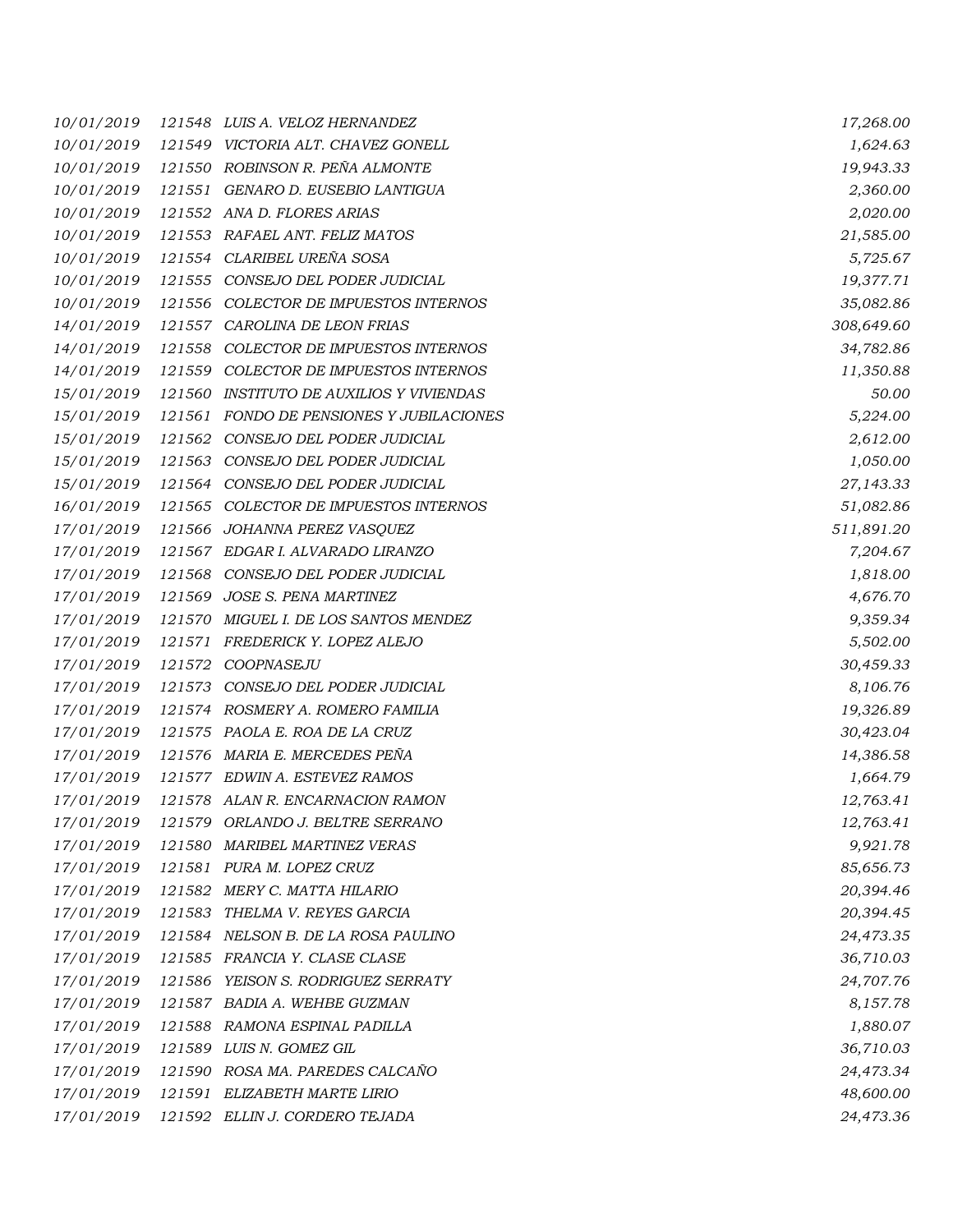| 17/01/2019 |        | 121593 LIDIA A. PUIG FRANCISCO           | 8,157.78   |
|------------|--------|------------------------------------------|------------|
| 17/01/2019 |        | 121594 MARINO D. CASTELLANOS PERALTA     | 40,788.92  |
| 17/01/2019 |        | 121595 ANAMAXI RONDON SALDAÑA            | 9,799.79   |
| 17/01/2019 |        | 121596 CESAR E. CABRAL ORTIZ             | 4,078.89   |
| 17/01/2019 |        | 121597 BETHANIA M. PAULINO MARTE         | 9,830.88   |
| 17/01/2019 |        | 121598 MILTON C. MONTES POLANCO          | 16,315.56  |
| 17/01/2019 |        | 121599 ROSA M. ALMONTE FRANCISCO         | 48,600.00  |
| 17/01/2019 |        | 121600 ANGELA M. FRIAS MARIANO           | 6,449.16   |
| 17/01/2019 |        | 121601 GRISELDA R. SALAZAR TAVERAS       | 27,597.78  |
| 17/01/2019 |        | 121602 JANNA L. CRUZ FERNANDEZ           | 24,158.62  |
| 17/01/2019 |        | 121603 TEURY V. MERCEDES                 | 1,655.22   |
| 17/01/2019 |        | 121604 CESAR O. BETANCES COLON           | 5,640.20   |
| 17/01/2019 |        | 121605 ADALGISA M. TEJADA DE AZA         | 48,600.00  |
| 17/01/2019 |        | 121606 JUAN I. JIMENEZ CASTILLO          | 97,893.38  |
| 17/01/2019 |        | 121607 JOSE F. THEN REINOSO              | 24,473.34  |
| 17/01/2019 |        | 121608 BRENDA M. VARGAS MARTE            | 4,078.89   |
| 17/01/2019 |        | 121609 ARELIS A. ACOSTA BRETON           | 174,960.00 |
| 17/01/2019 |        | 121610 ROSMERY MATA DUARTE               | 4,078.89   |
| 17/01/2019 | 121611 | SELENIA CESPEDES GUZMAN                  | 38,228.03  |
| 17/01/2019 |        | 121612 YIRALDY ALT. HERNANDEZ GONZALEZ   | 69,341.17  |
| 17/01/2019 |        | 121613 FRANCISCO TORRES DE LA CRUZ       | 48,600.00  |
| 17/01/2019 |        | 121614 FRANCISCO ALB. ANTIGUA PORTUHONDO | 116,640.00 |
| 17/01/2019 |        | 121615 ALBANIA ANT. CORNIEL GARCIA       | 4,078.89   |
| 17/01/2019 |        | 121616 LELIS Y. GUEVARA MEDINA           | 123,958.89 |
| 17/01/2019 |        | 121617 LIBIS M. MEREJO PEREZ             | 4,078.89   |
| 17/01/2019 |        | 121618 EDIS Y. RODRIGUEZ MUÑOZ           | 25,920.00  |
| 17/01/2019 |        | 121619 LUIS J. MELLA OGANDO              | 36,710.03  |
| 17/01/2019 | 121620 | MIGUEL A. PEREZ MENDEZ                   | 8,157.78   |
| 17/01/2019 |        | 121621 EDGAR E. PIÑA MATEO               | 4,078.89   |
| 17/01/2019 | 121622 | JOSELYN A. MATEO SALCIE                  | 43,190.01  |
| 17/01/2019 |        | 121623 DOMINGA T. MORILLO MONTERO        | 16,315.56  |
| 17/01/2019 |        | 121624 SERVIO ANT. MONTILLA MONTILLA     | 8,157.78   |
| 17/01/2019 |        | 121625 JACKELINE DE JS. TORIBIO FORTUNA  | 36,710.03  |
| 17/01/2019 |        | 121626 MARTHA J. SUERO VALDEZ            | 36,347.96  |
| 17/01/2019 |        | 121627 JULIO B. FRANCISCO MATOS          | 16,504.41  |
| 17/01/2019 |        | 121628 ARELYS ALT. PEREZ CAAMAÑO         | 16,315.56  |
| 17/01/2019 |        | 121629 ALEJANDRINA CORDERO               | 3,472.62   |
| 17/01/2019 |        | 121630 ALEJANDRA J. SANTANA VALERIO      | 15,667.23  |
| 17/01/2019 |        | 121631 ANGELICA J. CASADO DIAZ           | 10,913.96  |
| 17/01/2019 |        | 121632 ZOILA A. RAMIREZ CASTILLO         | 4,078.89   |
| 17/01/2019 |        | 121633 ALBANIA ALT. CONTRERAS SANCHEZ    | 44,640.00  |
| 17/01/2019 |        | 121634 MEDARDO ANT. RINCON MARTINEZ      | 8,157.78   |
| 17/01/2019 |        | 121635 DOMINGO ANT. GUERRERO CALDERON    | 8,157.78   |
| 17/01/2019 |        | 121636 PEDRO N. MOJICA DE LA ROSA        | 69,341.13  |
| 17/01/2019 |        | 121637 HYLENNE P. ROLFFOT RIJO           | 3,133.44   |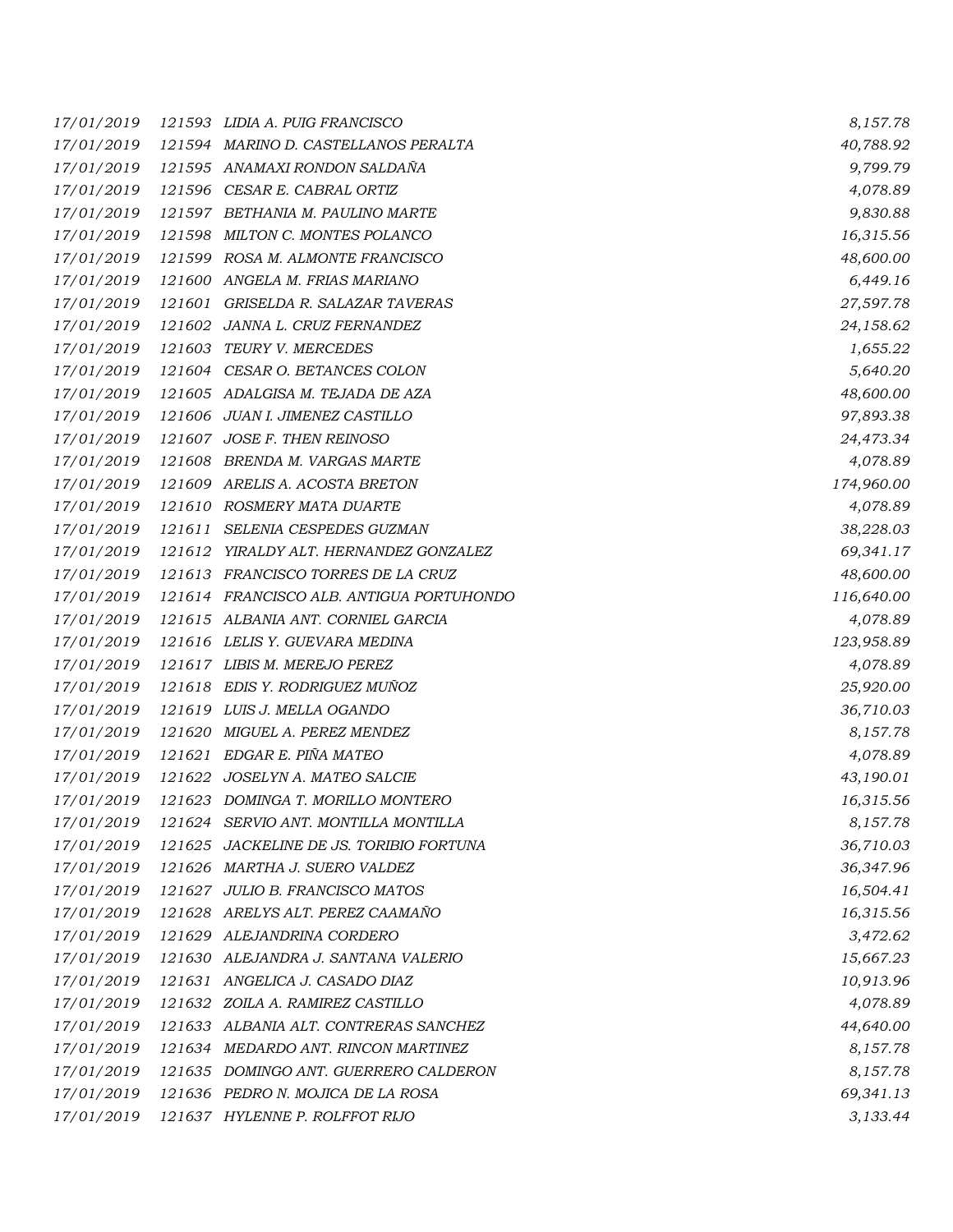| 17/01/2019 |        | 121638 YOKANDY V. SANCHEZ DE CONCEPCION  | 18,173.98  |
|------------|--------|------------------------------------------|------------|
| 17/01/2019 |        | 121639 ROBERTO ROSA CASTILLO             | 9,425.69   |
| 17/01/2019 |        | 121640 ANA J. MERCEDES MARTE             | 5,640.20   |
| 17/01/2019 |        | 121641 FRANCISCO RIJO                    | 12,402.22  |
| 17/01/2019 |        | 121642 VANESSA A. MARTINEZ GUERRERO      | 5,640.20   |
| 17/01/2019 |        | 121643 VANESSA I. BATISTA                | 22,225.93  |
| 17/01/2019 |        | 121644 YEFERSON R. DE LA CRUZ FERREIRA   | 8,697.11   |
| 17/01/2019 |        | 121645 GENESIS GONZALEZ DIAZ             | 14,495.18  |
| 17/01/2019 |        | 121646 TIOLA PIMENTEL RAMIREZ            | 4,464.80   |
| 17/01/2019 |        | 121647 ROSAURA CAPELLAN CASTILLO         | 3,310.45   |
| 17/01/2019 |        | 121648 AMAURIS A. PEÑA GARCIA            | 48,946.72  |
| 17/01/2019 |        | 121649 OSCAR MOQUETE CUEVAS              | 57,104.50  |
| 17/01/2019 |        | 121650 YOKARY I. GAUTREAUX DE LA CRUZ    | 32,631.14  |
| 17/01/2019 |        | 121651 MARGARITA DE LOS S. REYES PAULINO | 32,631.12  |
| 17/01/2019 |        | 121652 OFELIA ALCANTARA GARCIA           | 53,025.57  |
| 17/01/2019 |        | 121653 CARMEN CRUZ                       | 24,473.34  |
| 17/01/2019 |        | 121654 VALENTINA A. MATOS DE LOS SANTOS  | 16,315.56  |
| 17/01/2019 |        | 121655 YOJANNY M. FERNANDEZ GOMEZ        | 2,621.57   |
| 17/01/2019 |        | 121656 DILENNI GARCIA DE LOS SANTOS      | 16,384.81  |
| 17/01/2019 |        | 121657 VIRGINIA F. PERALTA HERRERA       | 8,157.78   |
| 17/01/2019 |        | 121658 PEDRO P. GARCIA VASQUEZ           | 65,262.24  |
| 17/01/2019 |        | 121659 IRISNELDA SANCHEZ SUERO           | 16,552.25  |
| 17/01/2019 |        | 121660 ELENA LAMOUTH PEREZ               | 4,464.80   |
| 17/01/2019 |        | 121661 MARIA E. ESTEVEZ MEJIA            | 3,240.00   |
| 17/01/2019 |        | 121662 HECTOR F. MARTINEZ                | 3,240.00   |
| 17/01/2019 |        | 121663 ABRAHAM GARCIA                    | 20,394.45  |
| 17/01/2019 |        | 121664 DIOSKAYRA HENRIQUEZ               | 26,483.60  |
| 17/01/2019 |        | 121665 YSARATH Z. MARTINEZ MARTINEZ      | 17,379.86  |
| 17/01/2019 |        | 121666 HAROLIN CASTILLO FRANCISCO        | 26,203.74  |
| 17/01/2019 |        | 121667 MARTHA C. TAVAREZ BORBON          | 1,497.35   |
| 17/01/2019 |        | 121668 ROSA E. ALMONTE R. DE VENTURA     | 44,867.79  |
| 17/01/2019 |        | 121669 REGINA SANCHEZ TORIBIO            | 12,236.67  |
| 17/01/2019 | 121670 | CONSEJO DEL PODER JUDICIAL               | 110,900.00 |
| 18/01/2019 | 121671 | MARIANO GERMAN MEJIA                     | 303,262.13 |
| 18/01/2019 |        | 121672 FRANCISCO ANT. JEREZ MENA         | 295,499.77 |
| 18/01/2019 | 121673 | JOSE A. CRUCETA ALMANZAR                 | 287,942.68 |
| 18/01/2019 | 121674 | EDGARDO HERNANDEZ MEJIA                  | 243,061.50 |
| 18/01/2019 |        | 121675 ROBERT C. PLACENCIA ALVAREZ       | 292,213.18 |
| 18/01/2019 |        | 121676 SARA I. HENRIQUEZ MARIN           | 234,691.99 |
| 18/01/2019 |        | 121677 ARIEL A. VOLQUEZ MATOS            | 10,028.25  |
| 18/01/2019 | 121678 | FELIX R. CUEVAS RUFINO                   | 1,023.50   |
| 18/01/2019 |        | 121679 JULIO H. HERRERA MATOS            | 1,125.85   |
| 18/01/2019 |        | 121680 MANUEL A. LEMONIER JIMENEZ        | 506.00     |
| 18/01/2019 |        | 121681 INES JOSE G.                      | 941.00     |
| 18/01/2019 |        | 121682 GLORIA A. QUERO CABRERA           | 8,844.20   |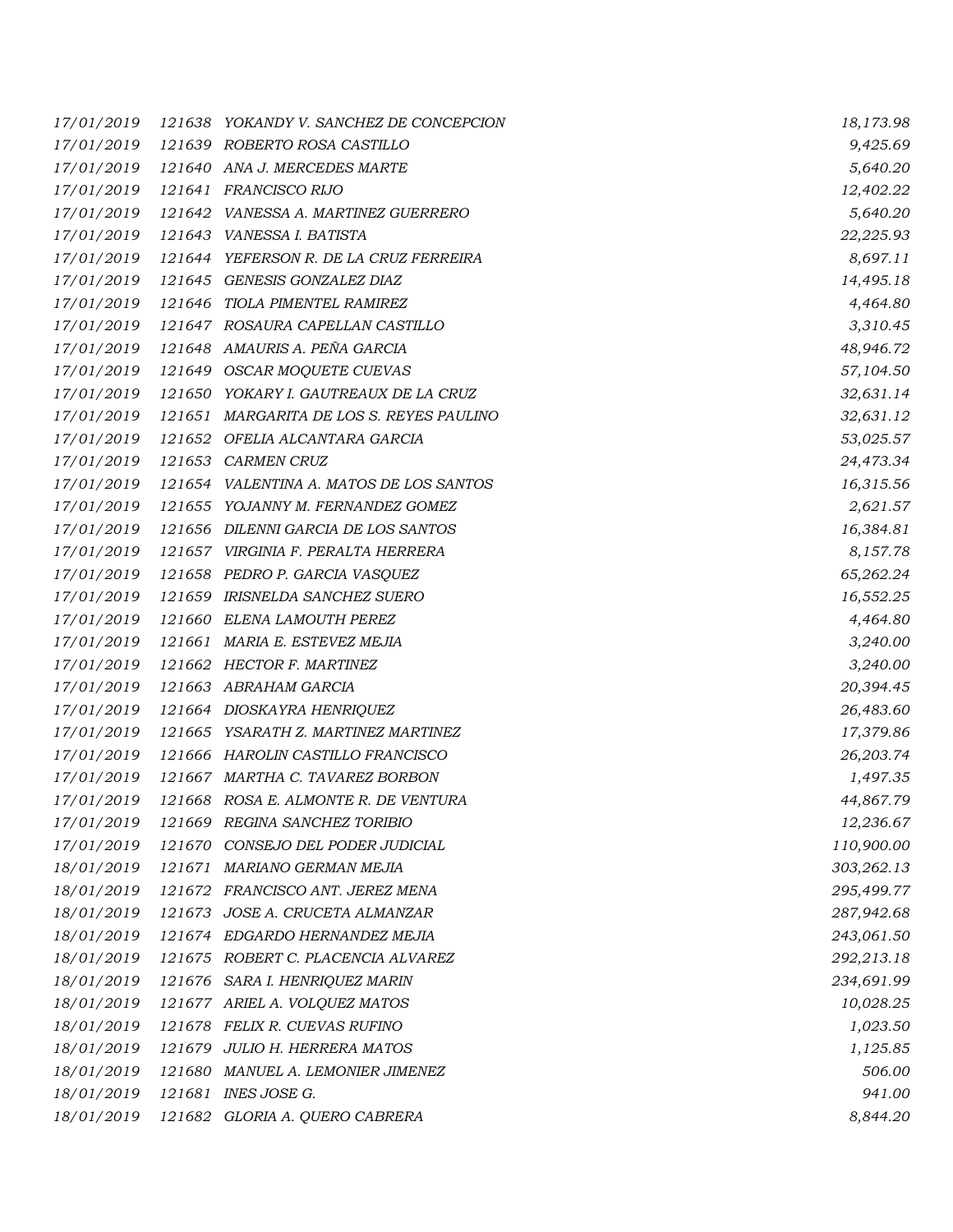| 18/01/2019 |        | 121683 NORA A. SOSA MARTINEZ                | 7,513.76  |
|------------|--------|---------------------------------------------|-----------|
| 18/01/2019 |        | 121684 SONIA CORADIN                        | 6,141.00  |
| 18/01/2019 |        | 121685 CARLOS FLORES DE JESUS               | 20,309.29 |
| 18/01/2019 |        | 121686 LILIAN M. DIAZ GIL                   | 7,839.05  |
| 18/01/2019 |        | 121687 LOURDES M. LORA MEJIA                | 24,644.94 |
| 18/01/2019 |        | 121688 ROSA REYNOSO                         | 6,141.00  |
| 18/01/2019 | 121689 | SENOVIA ARIAS                               | 6,141.00  |
| 18/01/2019 |        | 121690 RAMONA DIAZ                          | 6,141.00  |
| 18/01/2019 |        | 121691 MARIA M. PIMENTEL FABIAN             | 6,141.00  |
| 18/01/2019 |        | 121692 LUZ DEL C. MONTANO                   | 6,141.00  |
| 18/01/2019 |        | 121693 ELIGIA DE LA CRUZ                    | 5,102.29  |
| 18/01/2019 |        | 121694 OLGA M. ROSARIO V.                   | 3,090.52  |
| 18/01/2019 |        | 121695 IRIS RODRIGUEZ P.                    | 6,141.00  |
| 18/01/2019 |        | 121696 ANA FCA. FELIZ SANCHEZ               | 6,141.00  |
| 18/01/2019 |        | 121697 ALTAGRACIA A. RODRIGUEZ VICTORIA     | 6,141.00  |
| 18/01/2019 |        | 121698 MILTA ANT. RODRIGUEZ SANTOS          | 6,141.00  |
| 18/01/2019 |        | 121699 OLGA E. DIAZ DIAZ                    | 6,141.00  |
| 18/01/2019 | 121700 | JOSEFA R. BLANCO                            | 6,141.00  |
| 18/01/2019 |        | 121701 MARIA DEL R. CUELLO PARADIS          | 18,591.47 |
| 18/01/2019 |        | 121702 MELBA FCA. HENRIQUEZ GUZMAN          | 6,141.00  |
| 18/01/2019 |        | 121703 ESTHER M. AMOR PEÑA                  | 6,141.00  |
| 18/01/2019 |        | 121704 FRANCIA C. MARTINEZ DRULLARD         | 21,878.83 |
| 18/01/2019 |        | 121705 AMELIA DEL ORBE PEÑA                 | 3,177.12  |
| 18/01/2019 |        | 121706 BIENVENIDA BELLIARD                  | 36,856.91 |
| 18/01/2019 |        | 121707 PACO PEREZ REYES                     | 6,141.00  |
| 18/01/2019 |        | 121708 ROSA J. DE LOS SANTOS G.             | 6,141.00  |
| 18/01/2019 |        | 121709 CARMEN L. PERALTA CASTELLANOS        | 6,141.00  |
| 18/01/2019 |        | 121710 FIDIAS GONZALEZ VICIOSO              | 5,541.00  |
| 18/01/2019 |        | 121711 ISABEL E. DE LOS SANTOS GOMEZ        | 6,141.00  |
| 18/01/2019 | 121712 | YOLANDA E. DE WINDT DE GAUTREAU             | 13,258.57 |
| 18/01/2019 | 121713 | SENAIDA A. ALVAREZ PEREZ                    | 6,141.00  |
| 18/01/2019 |        | 121714 YDALIA PORTORREAL                    | 6,141.00  |
| 18/01/2019 |        | 121715 MARTA N. MONTAS RAMIREZ              | 4,910.00  |
| 18/01/2019 |        | 121716 HILDA CARRASCO PEREZ                 | 6,141.00  |
| 18/01/2019 |        | 121717 LUZ M. DEL CARMEN RODRIGUEZ GAUTREAU | 6,141.00  |
| 18/01/2019 | 121718 | CRISTINO RODRIGUEZ                          | 6,141.00  |
| 18/01/2019 |        | 121719 MAXIMO S. ROSARIO RODRIGUEZ          | 6,141.00  |
| 18/01/2019 |        | 121720 RAFAEL CONTRERAS CONTRERAS           | 6,141.00  |
| 18/01/2019 |        | 121721 VIRGINIA SUERO ESPINAL               | 3,376.76  |
| 18/01/2019 | 121722 | JOSEFA A. CUESTA DE MAÑON                   | 7,071.23  |
| 18/01/2019 |        | 121723 ANA M. BAUTISTA                      | 6,141.00  |
| 18/01/2019 |        | 121724 MIRELLA DE LA ROSA DOMINGUEZ         | 6,141.00  |
| 18/01/2019 |        | 121725 DORA H. STERLING VAZQUEZ             | 6,141.00  |
| 18/01/2019 |        | 121726 JOSEFINA SUAZO ABREU                 | 33,287.06 |
| 18/01/2019 |        | 121727 ALTAGRACIA A. GIL NOBLE              | 6,141.00  |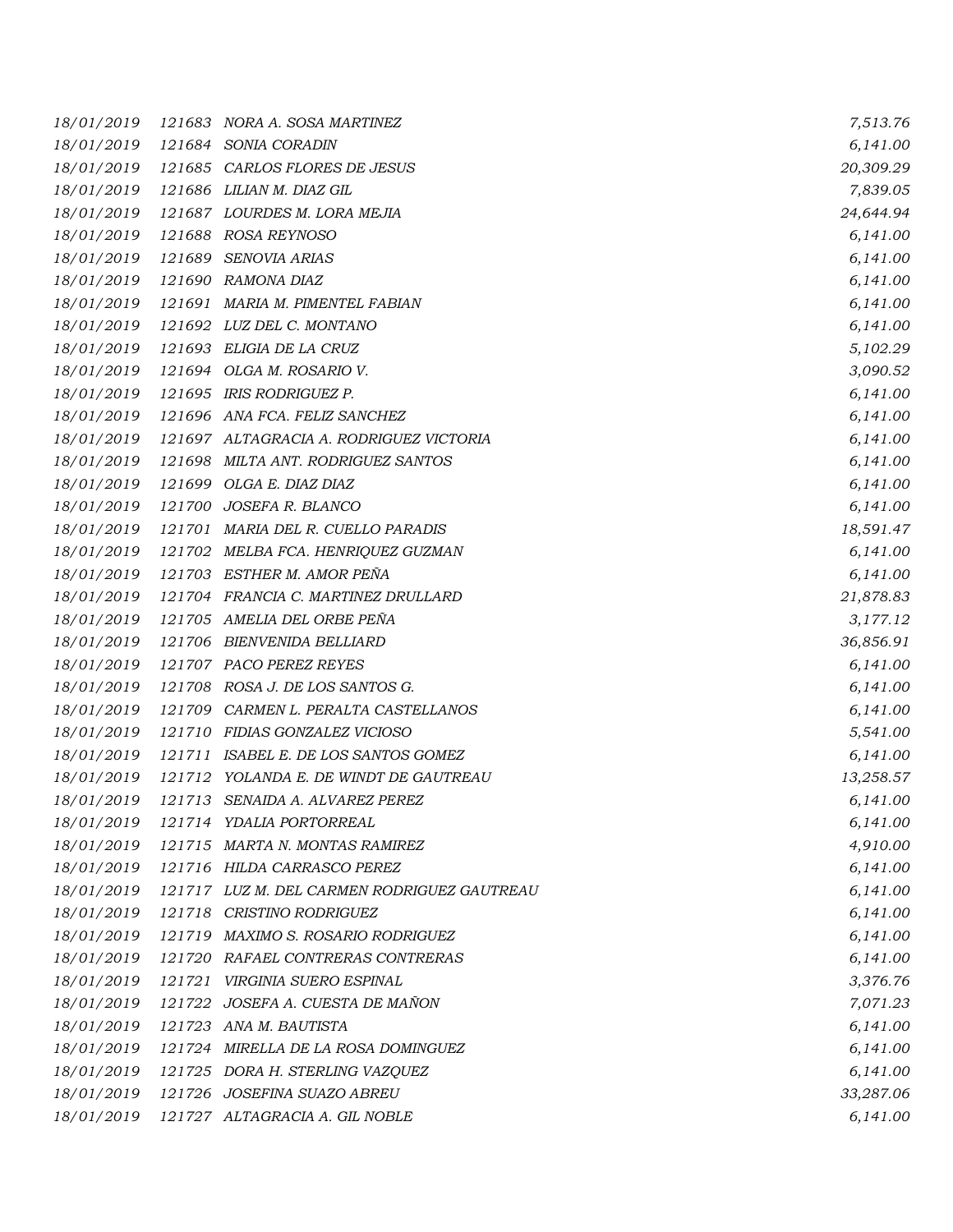| 18/01/2019 |        | 121728 RAFAELA DE JS. PEÑA LORA             | 4,410.41  |
|------------|--------|---------------------------------------------|-----------|
| 18/01/2019 |        | 121729 LEON FLORES                          | 33,102.89 |
| 18/01/2019 |        | 121730 MARIA A. PAULINO MARTE               | 6,141.00  |
| 18/01/2019 |        | 121731 CESAR A. VALLEJO NICOLAS             | 5,541.00  |
| 18/01/2019 |        | 121732 LUCIA M. REYES PEREZ                 | 17,654.87 |
| 18/01/2019 |        | 121733 MERCEDES HIRALDO                     | 6,141.00  |
| 18/01/2019 |        | 121734 RAMONA FLORES DE MATOS               | 5,091.00  |
| 18/01/2019 |        | 121735 ELOISA NUÑEZ DE GONZALEZ             | 11,754.29 |
| 18/01/2019 |        | 121736 MIREYA CAPELLAN A.                   | 6,141.00  |
| 18/01/2019 |        | 121737 LUZ DEL C. SANCHEZ CALDERON          | 6,141.00  |
| 18/01/2019 |        | 121738 INES MDES. REYES CABRERA             | 6,141.00  |
| 18/01/2019 | 121739 | SILVESTRE COCO                              | 5,798.13  |
| 18/01/2019 |        | 121740 ELISA VIVIECA                        | 6,141.00  |
| 18/01/2019 | 121741 | TERESA MORA DE LA ROSA                      | 6,141.00  |
| 18/01/2019 |        | 121742 PEDRO A. FERNANDEZ SALCEDO           | 38,738.99 |
| 18/01/2019 |        | 121743 RAFAEL A. RODRIGUEZ GONZALEZ         | 29,799.25 |
| 18/01/2019 |        | 121744 AFRICA E. SANTOS GUZMAN              | 6,141.00  |
| 18/01/2019 |        | 121745 MILEDYS S. SOSA R.                   | 22,853.05 |
| 18/01/2019 |        | 121746 MARCIANA ALT. RAMIREZ CORONA         | 16,529.79 |
| 18/01/2019 |        | 121747 DAYSIR. VASQUEZ CRUZ                 | 6,141.00  |
| 18/01/2019 |        | 121748 CARMEN DE LOS A. LUCIANO GARCIA      | 4,400.92  |
| 18/01/2019 |        | 121749 NEREYDA E. JAQUEZ LOZANO             | 6,141.00  |
| 18/01/2019 |        | 121750 CARMEN L. SANTOS PIMENTEL            | 6,141.00  |
| 18/01/2019 |        | 121751 AMERICA G. ESPINAL HUED              | 6,141.00  |
| 18/01/2019 |        | 121752 RAMON ANT. CARABALLO ABREU           | 6,141.00  |
| 18/01/2019 |        | 121753 CARLOS D. GARCIA GARCIA              | 6,141.00  |
| 18/01/2019 |        | 121754 DULCE M. ESTEVEZ                     | 6,141.00  |
| 18/01/2019 |        | 121755 MARIA DE LA C. CANELA CANELA         | 4,156.65  |
| 18/01/2019 |        | 121756 MARIA G. DALMASI LORA                | 6,141.00  |
| 18/01/2019 |        | 121757 CARMEN L. EDUARDO ICIANO             | 6,141.00  |
| 18/01/2019 |        | 121758 CARMEN Y. COSME GUTIERREZ            | 4,108.06  |
| 18/01/2019 |        | 121759 FRANCISCA R. PEREZ PEÑA              | 6,141.00  |
| 18/01/2019 |        | 121760 ADRIANO GONZALEZ PANTALEON           | 4,127.70  |
| 18/01/2019 |        | 121761 ANA J. LOPEZ GERMOSEN                | 6,141.00  |
| 18/01/2019 |        | 121762 ROSAURA JULIA JIMENEZ DAJER DE LOPEZ | 26,910.97 |
| 18/01/2019 |        | 121763 RAMONA DE JESUS ROSARIO              | 6,141.00  |
| 18/01/2019 |        | 121764 AGUSTINA MARTE                       | 5,857.00  |
| 18/01/2019 |        | 121765 EURIPIDES A. GARCIA GARCIA           | 37,180.42 |
| 18/01/2019 |        | 121766 GENOVEVA I. ROSARIO                  | 6,141.00  |
| 18/01/2019 |        | 121767 MARIA A. HONRADO BADIA               | 6,141.00  |
| 18/01/2019 |        | 121768 MARIA ALT. RAMOS GARCIA              | 6,141.00  |
| 18/01/2019 |        | 121769 JUAN ANT. SANCHEZ VILLA              | 5,564.92  |
| 18/01/2019 |        | 121770 RAMONA JIMENEZ LIZARDO               | 6,141.00  |
| 18/01/2019 | 121771 | JOSEFA ALT. MEJIA MIESES                    | 6,141.00  |
| 18/01/2019 |        | 121772 ROSA PAREDES GARCIA                  | 6,141.00  |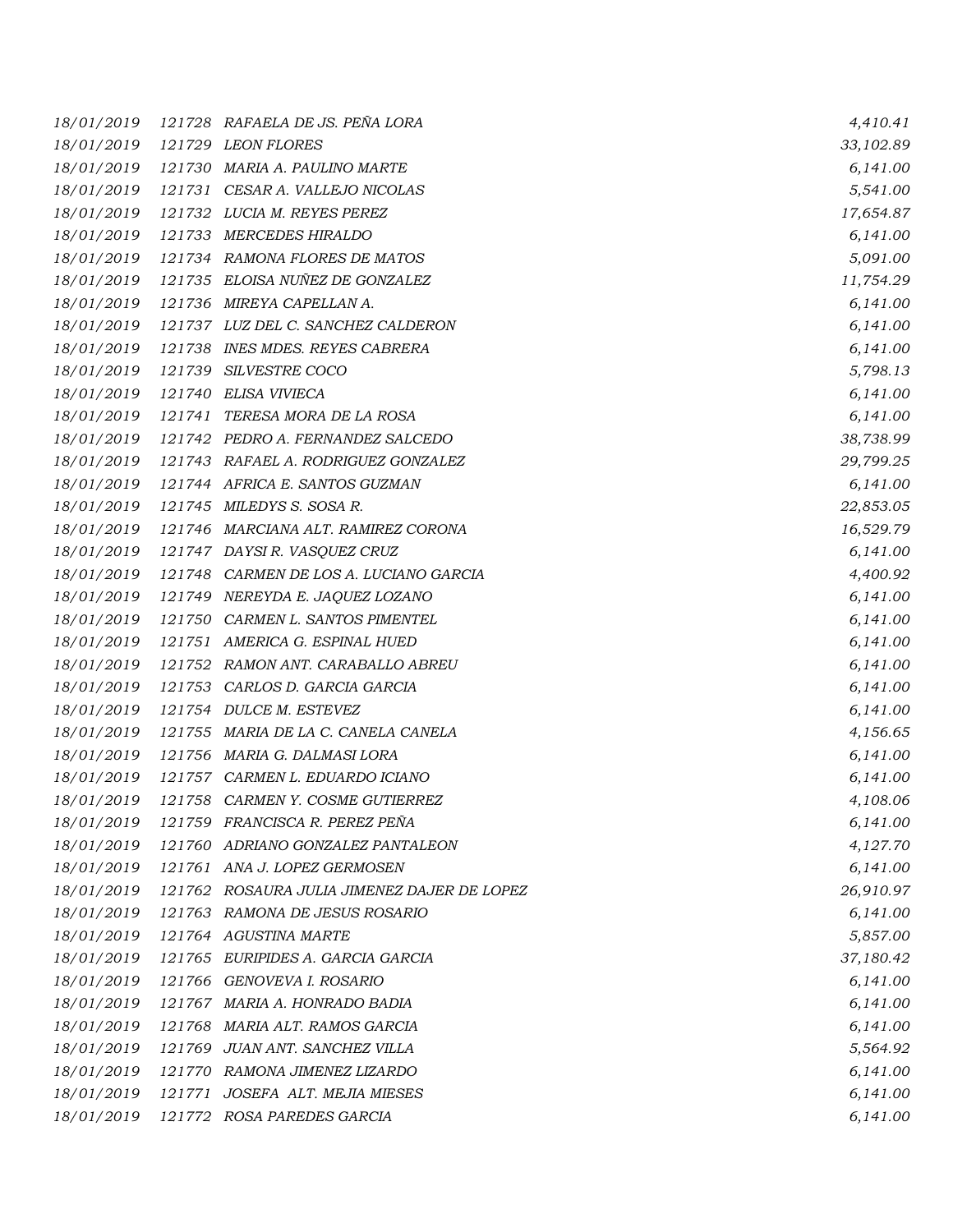*18/01/2019 121773 GUARIONEX BRITO TAVERAS 6,141.00 18/01/2019 121774 PEDRO HERNANDEZ CRUCEY 6,141.00 18/01/2019 121775 JUANA TRAVIESO VASQUEZ 6,141.00 18/01/2019 121776 AMELIA VALDEZ M. 6,141.00 18/01/2019 121777 VALENTIN SUAREZ G. 6,141.00 18/01/2019 121778 CAROLINA A. VICTORIA 6,141.00 18/01/2019 121779 FRANCISCA A. TEJADA 6,141.00 18/01/2019 121780 LOURDES M. NUÑEZ ROSARIO 6,141.00 18/01/2019 121781 JOSE P. FLORES M. 10,248.50 18/01/2019 121782 GREGORIO ARIAS CARRASCO 22,152.31 18/01/2019 121783 DAVID A. FELIZ FELIZ 6,141.00 18/01/2019 121784 MERCEDES SEGURA CUEVAS 3,348.64 18/01/2019 121785 NERY MEDINA DIAZ 3,741.00 18/01/2019 121786 MIGUELINA PEÑA MENDEZ 3,532.95 18/01/2019 121787 DOMINGO GUZMAN MORETA FELIZ 3,131.91 18/01/2019 121788 RICHARDIN DE J. DOTEL 7,643.31 18/01/2019 121789 EUDES M. ENCARNACION FELIZ 6,141.00 18/01/2019 121790 NEREIDA FLORIAN SANTANA 6,141.00 18/01/2019 121791 ROSAURA FERRERAS FERRERAS 6,141.00 18/01/2019 121792 NURIS M. NOVAS MATOS 3,478.97 18/01/2019 121793 LIVIO G. RIVAS 6,141.00 18/01/2019 121794 BIENVENIDA VELOZ 6,141.00 18/01/2019 121795 EUGENIA PEREZ SANTANA 5,811.25 18/01/2019 121796 PEDRO REYES MEDINA 3,420.96 18/01/2019 121797 FELICIA CUEVAS CARVAJAL 3,818.95 18/01/2019 121798 VICTOR R. CONCEPCION ROMERO 6,141.00 18/01/2019 121799 ADELFA A. HERRERA TERRERO 6,141.00 18/01/2019 121800 SENEO MONTERO MONTAS 3,072.30 18/01/2019 121801 XIOMARA A. MONTERO JIMENEZ 5,752.90 18/01/2019 121802 RAMON A. MORETA 5,741.00 18/01/2019 121803 SIMONA FAMILIA ZABALA 4,125.39 18/01/2019 121804 VENECIA RUIZ MATEO 5,641.00 18/01/2019 121805 AUGUSTO E. OVIEDO PEÑA 7,342.33 18/01/2019 121806 ANERTA ALT. RODRIGUEZ 31,750.33 18/01/2019 121807 RAMON A. GUTIERREZ GARCIA 6,141.00 18/01/2019 121808 JUAN DE LA C. TEJEDA ACOSTA 10,270.58 18/01/2019 121809 JUANA LUCIA A. SANCHEZ G. 6,141.00 18/01/2019 121810 ANTHIA M. REYES JIMENEZ 5,208.06 18/01/2019 121811 MANUEL E. SOSA CRUZ 5,641.00 18/01/2019 121812 DANIEL MEDINA BELLIARD 6,141.00 18/01/2019 121813 LUCILA NUÑEZ CASTRO 6,141.00 18/01/2019 121814 ANA M. BAEZ ROSARIO 6,141.00 18/01/2019 121815 RAMONA REYES CARRASCO 6,141.00 18/01/2019 121816 ELBA H. VARGAS FRIAS 6,141.00 18/01/2019 121817 EVARISTO JIMENEZ FIGUEREO 10,939.42*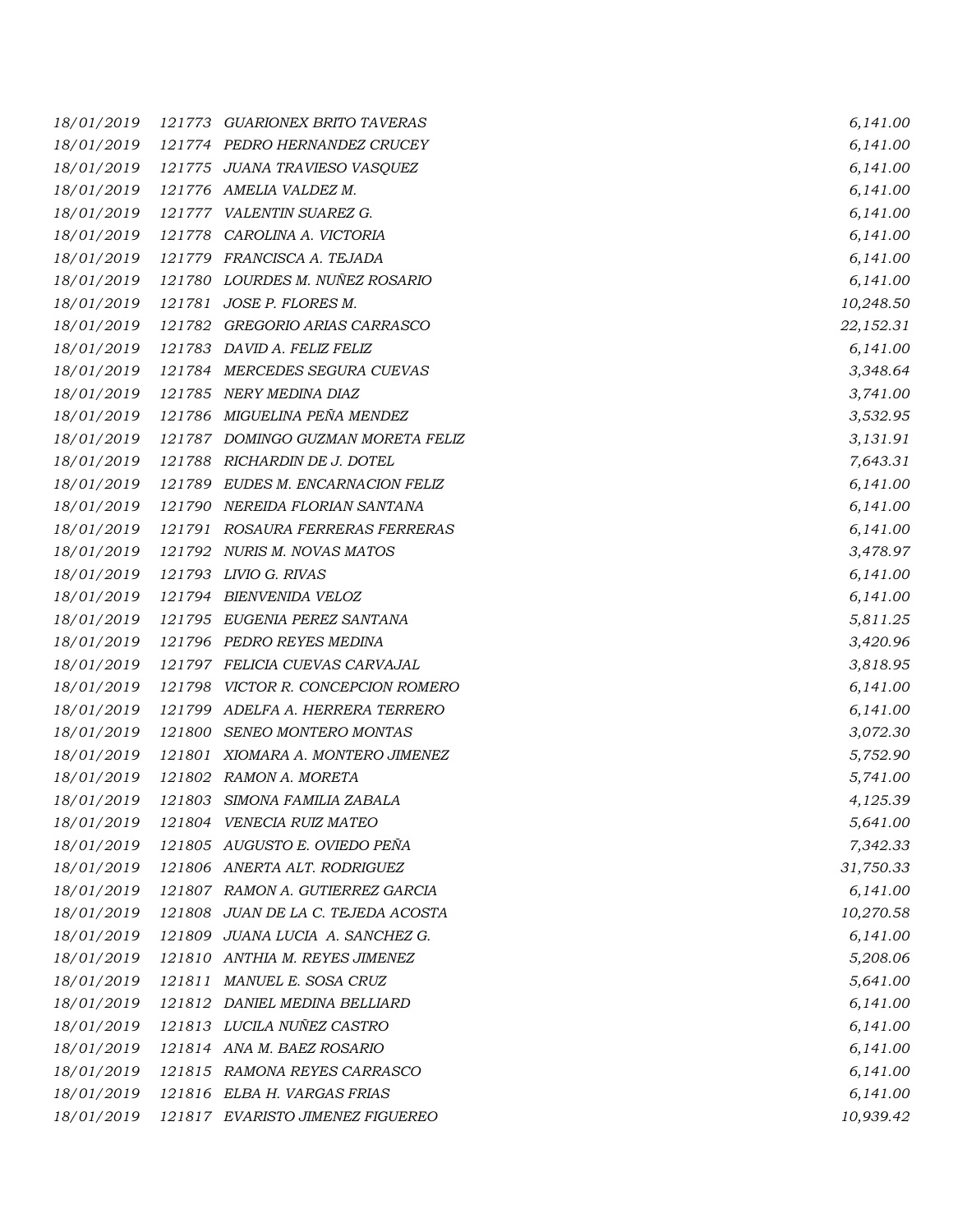| 18/01/2019 | 121818 GUARINA E. MERCEDES HERNANDEZ FERDINARD | 6,141.00  |
|------------|------------------------------------------------|-----------|
| 18/01/2019 | 121819 ENEIDA DOMINGUEZ                        | 6,141.00  |
| 18/01/2019 | 121820 JOSEFINA GURIDIS POZO                   | 6,141.00  |
| 18/01/2019 | 121821 LUIS J. BOURGET FROMETA                 | 39,170.92 |
| 18/01/2019 | 121822 RUTH MONTALVO FRANCISCO                 | 30,099.01 |
| 18/01/2019 | 121823 ROSARIO N. ARIAS GERMAN                 | 6,141.00  |
| 18/01/2019 | 121824 ELIDA E. SANCHEZ NINA                   | 17,199.43 |
| 18/01/2019 | 121825 ALTAGRACIA M. PLACENCIO FORTUNA         | 6,141.00  |
| 18/01/2019 | 121826 ARGENTINA ORTIZ PERDOMO                 | 3,729.61  |
| 18/01/2019 | 121827 CARMELA MATOS TEJEDA                    | 6,141.00  |
| 18/01/2019 | 121828 MARIA SEVERINO DE LEON                  | 6,141.00  |
| 18/01/2019 | 121829 JULIANA PINEDA                          | 6,141.00  |
| 18/01/2019 | 121830 MARITZA MEJIA DUVERGE                   | 3,441.00  |
| 18/01/2019 | 121831 JOSEFA REYES APONTE                     | 6,141.00  |
| 18/01/2019 | 121832 CARMEN MA. MORALES MORALES              | 5,641.00  |
| 18/01/2019 | 121833 JULIA ARRIAGA PONTIER                   | 5,841.00  |
| 18/01/2019 | 121834 HILDA L. LAMARCHE UBIERA                | 3,282.30  |
| 18/01/2019 | 121835 EDELMIRA RAMIREZ DE ESPINAL             | 6,141.00  |
| 18/01/2019 | 121836 LUCINDA ESPINAL                         | 5,957.00  |
| 18/01/2019 | 121837 CARMEN A. CASADO MARTINEZ               | 6,141.00  |
| 18/01/2019 | 121838 JUANA JIMENEZ E.                        | 6,141.00  |
| 24/01/2019 | 121839 YAZMIN Y. CEPIN NERIS                   | 26,988.75 |
| 24/01/2019 | 121840 LODIS J. MEDINA PEREZ                   | 75,425.95 |
| 24/01/2019 | 121841 DELIANNY SOTO MARTINEZ                  | 28,616.67 |
| 24/01/2019 | 121842 LEONORA MATOS CASTILLO                  | 84,009.93 |
| 24/01/2019 | 121843 ALICIA REYES PEREZ                      | 42,154.35 |
| 24/01/2019 | 121844 GABRIELA N. DIAZ FERRERAS               | 24,508.33 |
| 24/01/2019 | 121845 NOELIA A. LIRIANO MALDONADO             | 15,933.33 |
| 24/01/2019 | 121846 GREGORIO A. FRANCISCO JESUS             | 44,316.35 |
| 24/01/2019 | 121847 LUIS A. ACOSTA BALBUENA                 | 44,316.35 |
| 24/01/2019 | 121848 AILYN S. PUELLO REYES                   | 28,556.00 |
| 24/01/2019 | 121849 MAYELIN RIVERA MENDEZ DE DISLA          | 15,916.00 |
| 24/01/2019 | 121850 VICTOR M. VIDAL RAMOS                   | 16,862.44 |
| 24/01/2019 | 121851 HARLEN ROSARIO                          | 14,098.18 |
| 24/01/2019 | 121852 YOMAIRY SERRA BRAZOBAN                  | 27,275.97 |
| 24/01/2019 | 121853 MANUEL E. GOMEZ SUERO                   | 25,645.27 |
| 24/01/2019 | 121854 AMABELIS ARIAS LINAREZ                  | 12,836.29 |
| 24/01/2019 | 121855 YAIMY Y. AQUINO RAMIREZ                 | 18,058.33 |
| 24/01/2019 | 121856 ALBERT J. GUERRERO PACHE                | 9,790.83  |
| 24/01/2019 | 121857 JENNY BURGOS DE LA ROSA                 | 35,619.33 |
| 24/01/2019 | 121858 JOSUE SANTANA DEL ORBE                  | 22,624.00 |
| 24/01/2019 | 121859 MABELYN F. BERNARD ORTIZ                | 18,584.00 |
| 24/01/2019 | 121860 RAMONA HERNANDEZ VILLAR                 | 12,029.20 |
| 24/01/2019 | 121861 LUIS M. CRUZ MARCHENA                   | 11,617.69 |
| 24/01/2019 | 121862 LAURA GUERRERO MENA                     | 16,563.28 |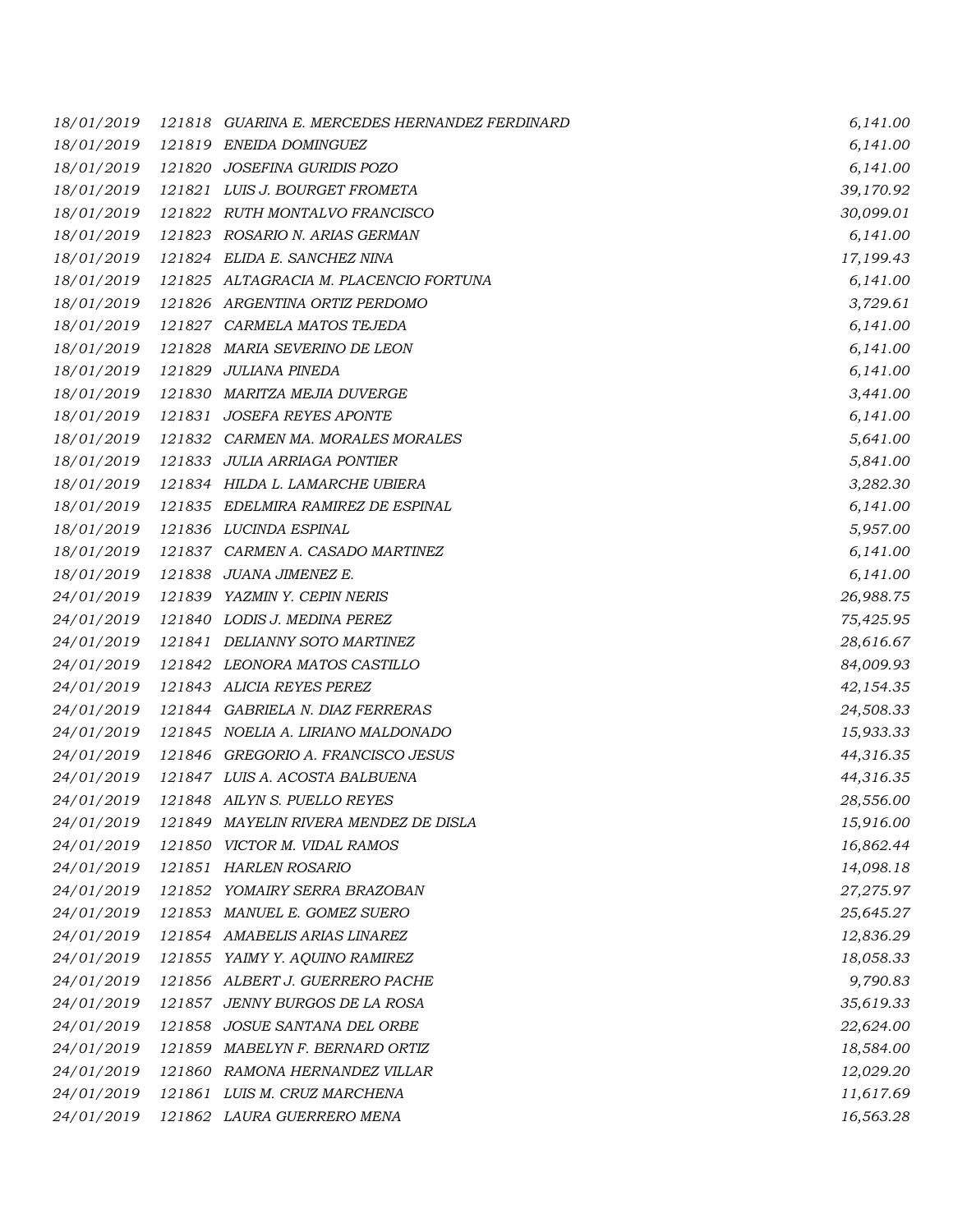| 24/01/2019 |        | 121863 KEVIN R. CABRERA GONZALEZ         | 16,623.83     |
|------------|--------|------------------------------------------|---------------|
| 24/01/2019 |        | 121864 INSTITUTO DE AUXILIOS Y VIVIENDAS | 300.00        |
| 24/01/2019 |        | 121865 CONSEJO DEL PODER JUDICIAL        | 15,340.07     |
| 24/01/2019 |        | 121866 FONDO DE PENSIONES Y JUBILACIONES | 11,667.37     |
| 24/01/2019 |        | 121867 CONSEJO DEL PODER JUDICIAL        | 1,189.36      |
| 25/01/2019 |        | 121868 MARIA Y. CONTRERAS MATEO          | 9,563.00      |
| 28/01/2019 |        | 121869 COOPNASEJU                        | 7,140.62      |
| 28/01/2019 |        | 121870 COOPNASEJU                        | 9,180.00      |
| 28/01/2019 |        | 121871 INSTITUTO DE AUXILIOS Y VIVIENDAS | 50.00         |
| 28/01/2019 |        | 121872 CONSEJO DEL PODER JUDICIAL        | 2,100.00      |
| 28/01/2019 |        | 121873 FONDO DE PENSIONES Y JUBILACIONES | 1,312.48      |
| 28/01/2019 |        | 121874 COOPNASEJU                        | 87,311.16     |
| 28/01/2019 |        | 121875 COOPNASEJU                        | 21,100.00     |
| 28/01/2019 |        | 121876 INSTITUTO DE AUXILIOS Y VIVIENDAS | 100.00        |
| 28/01/2019 |        | 121877 FONDO DE PENSIONES Y JUBILACIONES | 10,935.93     |
| 28/01/2019 |        | 121878 COLECTOR DE IMPUESTOS INTERNOS    | 21,275.92     |
| 28/01/2019 |        | 121879 CARLOS ML. MENDEZ L.              | 50.00         |
| 28/01/2019 | 121880 | MARTA N. MONTAS RAMIREZ                  | 4,787.18      |
| 28/01/2019 |        | 121881 AURA M. MARTE ASTACIO             | 441.00        |
| 28/01/2019 |        | 121882 RAMON LEON CARO                   | 17,019.70     |
| 28/01/2019 |        | 121883 MELISSA MENDOZA VALERIO           | 3,651.66      |
| 28/01/2019 |        | 121884 ANGEL E. CASTILLO PERALTA         | 6,268.58      |
| 28/01/2019 |        | 121885 ESTHEL C. MARMOLEJOS DE LA ROSA   | 22,547.67     |
| 28/01/2019 |        | 121886 SCARLET K. PIMENTEL SANTANA       | 127.67        |
| 28/01/2019 |        | 121887 MELISSA M. VOLQUEZ SOTO           | 7,947.33      |
| 28/01/2019 |        | 121888 COOPNASEJU                        | 11,425.67     |
| 28/01/2019 |        | 121889 CONSEJO DEL PODER JUDICIAL        | 5,250.00      |
| 28/01/2019 |        | 121890 CONSEJO DEL PODER JUDICIAL        | 13,746.26     |
| 28/01/2019 |        | 121891 LUZ E. REYES DE CASTRO            | 17,794.00     |
| 28/01/2019 |        | 121892 CONSEJO DEL PODER JUDICIAL        | 13,971.18     |
| 28/01/2019 |        | 121893 INSTITUTO DE AUXILIOS Y VIVIENDAS | 175.00        |
| 28/01/2019 |        | 121894 FONDO DE PENSIONES Y JUBILACIONES | 95,868.49     |
| 28/01/2019 |        | 121895 COOPNASEJU                        | 154,240.85    |
| 28/01/2019 |        | 121896 CONSEJO DEL PODER JUDICIAL        | 1,050.00      |
| 28/01/2019 |        | 121897 COOPNASEJU                        | 63,801.00     |
| 28/01/2019 |        | 121898 CONSEJO DEL PODER JUDICIAL        | 3,675.00      |
| 29/01/2019 |        | 121899 FONDO DE PENSIONES Y JUBILACIONES | 24,379,011.63 |
| 29/01/2019 |        | 121900 FONDO DE PENSIONES Y JUBILACIONES | 12,097,841.63 |
| 29/01/2019 |        | 121901 INSTITUTO NACIONAL DE LA VIVIENDA | 366.95        |
| 29/01/2019 |        | 121902 DOMINGA REYNOSO MOLINA            | 2,000.00      |
| 29/01/2019 |        | 121903 EMMACULADA N. DEL ORBE PEREZ      | 4,000.00      |
| 29/01/2019 |        | 121904 YAHAIRA ALT. RAMOS QUEZADA        | 3,000.00      |
| 29/01/2019 |        | 121905 YANIA MARMOL PUELLO               | 2,000.00      |
| 29/01/2019 |        | 121906 INSTITUTO DE AUXILIOS Y VIVIENDA  | 1,873.69      |
| 29/01/2019 |        | 121907 FUNDACION DE CREDITO EDUCATIVO    | 409,107.00    |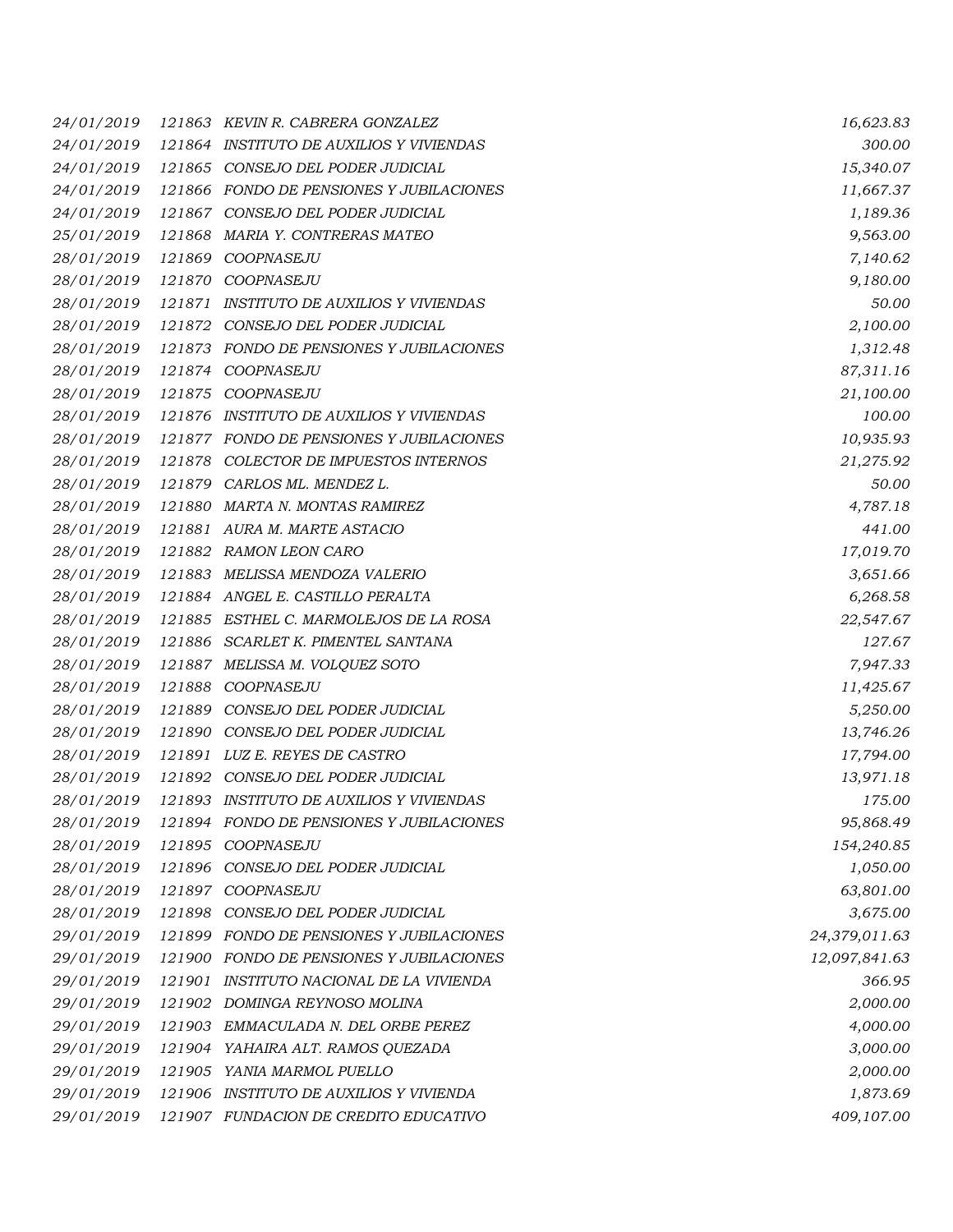| 29/01/2019 |        | 121908 CONSEJO DEL PODER JUDICIAL        | 297,648.72 |
|------------|--------|------------------------------------------|------------|
| 29/01/2019 |        | 121909 CONSEJO DEL PODER JUDICIAL        | 45,074.94  |
| 29/01/2019 |        | 121910 CARLOS ML. MENDEZ L.              | 9,350.00   |
| 29/01/2019 |        | 121911 AURA MARIA YBELICE MERCEDES       | 2,000.00   |
| 29/01/2019 |        | 121912 LISSET MARIBEL HERNANDEZ PENA     | 6,000.00   |
| 29/01/2019 | 121913 | NURYS LANDA VALDEZ SANCHEZ               | 2,500.00   |
| 29/01/2019 | 121914 | CONSEJO DEL PODER JUDICIAL               | 86,123.98  |
| 29/01/2019 |        | 121915 CONSEJO DEL PODER JUDICIAL        | 1,260.00   |
| 29/01/2019 |        | 121916 CONSEJO DEL PODER JUDICIAL        | 2,461.67   |
| 29/01/2019 |        | 121917 NAZARET ALMONTE SUAREZ            | 7,500.00   |
| 29/01/2019 |        | 121918 INSTITUTO DE AUXILIOS Y VIVIENDAS | 167,650.00 |
| 29/01/2019 |        | 121919 FAVIANA L. MATOS MATOS            | 2,000.00   |
| 29/01/2019 |        | 121920 LAURIDISY SANCHEZ ORTIZ           | 10,000.00  |
| 29/01/2019 |        | 121921 NOHEMI E. FELIZ URBAEZ            | 6,500.00   |
| 29/01/2019 |        | 121922 ANGELITA ROSARIO MONTES DE OCA    | 4,000.00   |
| 29/01/2019 |        | 121923 CONSEJO DEL PODER JUDICIAL        | 2,194.37   |
| 29/01/2019 | 121924 | CONSEJO DEL PODER JUDICIAL               | 2,616.67   |
| 29/01/2019 |        | 121925 JULIA N. PIANTINI                 | 5,000.00   |
| 29/01/2019 |        | 121926 CONSEJO DEL PODER JUDICIAL        | 4,500.00   |
| 29/01/2019 |        | 121927 ESCUELA NACIONAL DE LA JUDICATURA | 9,333.28   |
| 29/01/2019 |        | 121928 ANGIE MARQUEZ CIPRIAN             | 7,000.00   |
| 29/01/2019 | 121929 | CONSEJO DEL PODER JUDICIAL               | 2,950.00   |
| 29/01/2019 |        | 121930 CONSEJO DEL PODER JUDICIAL        | 5,807.78   |
| 29/01/2019 | 121931 | CONSEJO DEL PODER JUDICIAL               | 26,099.03  |
| 29/01/2019 |        | 121932 CONSEJO DEL PODER JUDICIAL        | 6,060.00   |
| 31/01/2019 |        | 121933 PAOLA E. ROA DE LA CRUZ           | 10,629.80  |
| 31/01/2019 |        | 121934 PURA M. LOPEZ CRUZ                | 146,001.22 |
| 31/01/2019 |        | 121935 MERY C. MATTA HILARIO             | 44,867.81  |
| 31/01/2019 |        | 121936 THELMA V. REYES GARCIA            | 28,552.23  |
| 31/01/2019 |        | 121937 BADIA A. WEHBE GUZMAN             | 48,946.71  |
| 31/01/2019 |        | 121938 FRANCIA Y. CLASE CLASE            | 44,867.82  |
| 31/01/2019 |        | 121939 BERTA G. DE LOS M. GOMEZ GIL      | 106,920.00 |
| 31/01/2019 | 121940 | SENIA MONTERO ALVAREZ                    | 85,656.73  |
| 31/01/2019 | 121941 | YEISON S. RODRIGUEZ SERRATY              | 5,013.51   |
| 31/01/2019 |        | 121942 LUIS N. GOMEZ GIL                 | 12,236.68  |
| 31/01/2019 |        | 121943 ROSA MA. PAREDES CALCAÑO          | 16,315.56  |
| 31/01/2019 |        | 121944 ELIZABETH MARTE LIRIO             | 51,840.00  |
| 31/01/2019 |        | 121945 ELLIN J. CORDERO TEJADA           | 4,078.89   |
| 31/01/2019 |        | 121946 LIDIA A. PUIG FRANCISCO           | 28,552.23  |
| 31/01/2019 |        | 121947 MIGUELINA D. CRESPO DIAZ          | 28,552.23  |
| 31/01/2019 |        | 121948 MICEL L. ALMONTE MARTINEZ         | 20,680.73  |
| 31/01/2019 |        | 121949 ANA R. DE LEON GUZMAN             | 97,200.00  |
| 31/01/2019 | 121950 | CESAR E. CABRAL ORTIZ                    | 77,498.95  |
| 31/01/2019 |        | 121951 LORENZO A. VARGAS CRUZ            | 81,577.84  |
| 31/01/2019 |        | 121952 MODESTO R. CAMACHO SANTANA        | 101,972.26 |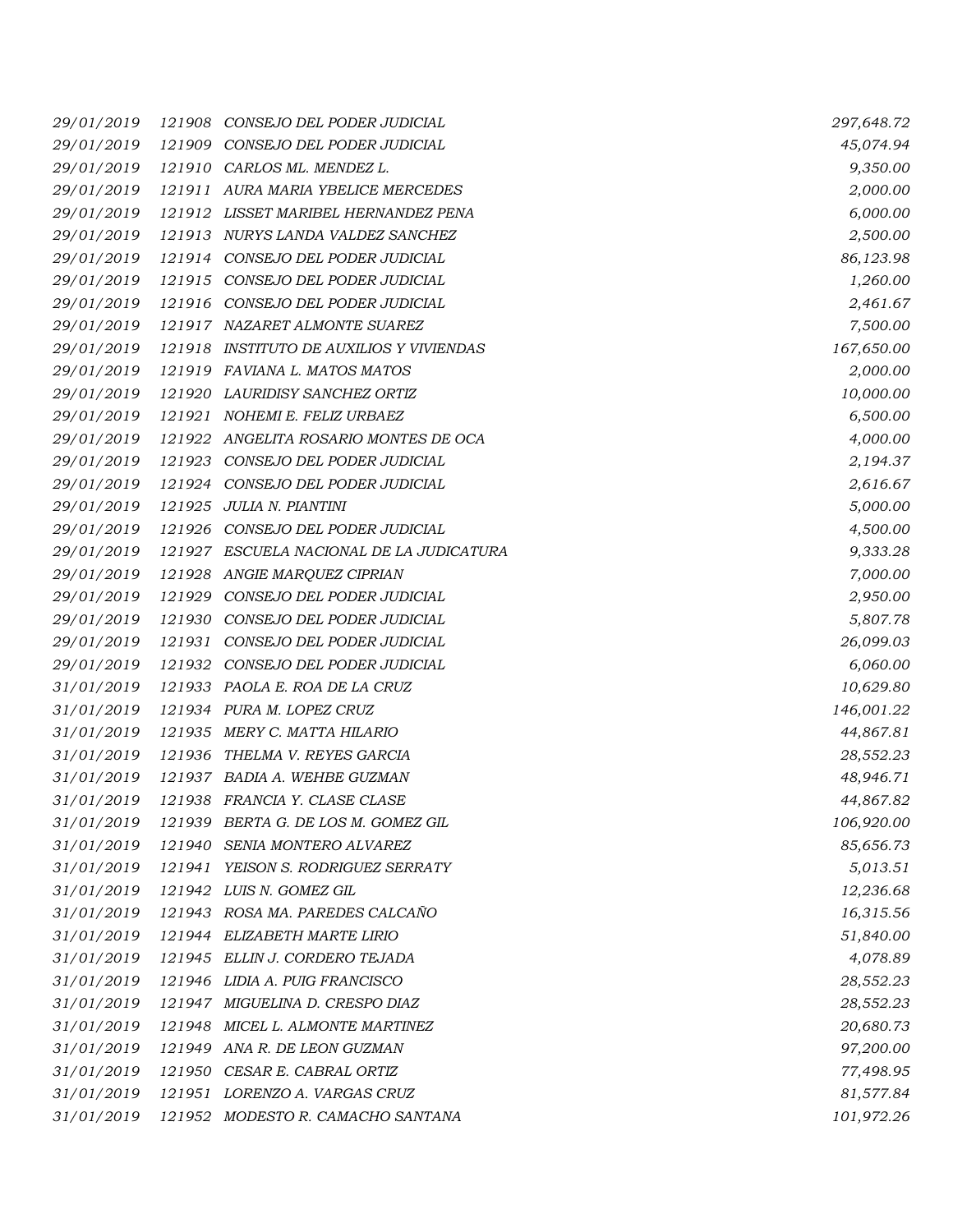| 31/01/2019 |        | 121953 ROSA M. ALMONTE FRANCISCO         | 45,360.00  |
|------------|--------|------------------------------------------|------------|
| 31/01/2019 |        | 121954 JAMILEX GARCIA RODIGUEZ           | 20,317.17  |
| 31/01/2019 |        | 121955 BERNARDINA PEÑA JIMENEZ           | 32,631.14  |
| 31/01/2019 |        | 121956 SAIDMAR M. VOLQUEZ                | 8,929.60   |
| 31/01/2019 |        | 121957 GRISELDA R. SALAZAR TAVERAS       | 191,160.00 |
| 31/01/2019 |        | 121958 JOSEFINA COMPRES SANTANA          | 36,710.03  |
| 31/01/2019 |        | 121959 BRENDA M. VARGAS MARTE            | 11,397.78  |
| 31/01/2019 |        | 121960 JANNA L. CRUZ FERNANDEZ           | 10,629.80  |
| 31/01/2019 |        | 121961 CESAR O. BETANCES COLON           | 6,893.58   |
| 31/01/2019 |        | 121962 ADALGISA M. TEJADA DE AZA         | 51,840.00  |
| 31/01/2019 |        | 121963 PURISIMA E. PAREDES MARTINEZ      | 81,577.84  |
| 31/01/2019 |        | 121964 JOSE F. THEN REINOSO              | 11,397.78  |
| 31/01/2019 |        | 121965 JUAN I. JIMENEZ CASTILLO          | 61,183.36  |
| 31/01/2019 |        | 121966 PABLO ALB. MERCEDES SUAREZ        | 20,394.45  |
| 31/01/2019 |        | 121967 ARELIS A. ACOSTA BRETON           | 35,640.00  |
| 31/01/2019 |        | 121968 ROSMERY MATA DUARTE               | 81,577.84  |
| 31/01/2019 |        | 121969 YESENIA MA. GARCIA DE ALCEQUIEZ   | 31,792.23  |
| 31/01/2019 |        | 121970 YIRALDY ALT. HERNANDEZ GONZALEZ   | 8,157.78   |
| 31/01/2019 |        | 121971 FRANCISCO TORRES DE LA CRUZ       | 51,840.00  |
| 31/01/2019 |        | 121972 AMARILIS GRULLON REYNOSO          | 73,796.67  |
| 31/01/2019 |        | 121973 FRANCISCO ALB. ANTIGUA PORTUHONDO | 35,640.00  |
| 31/01/2019 |        | 121974 ALBANIA ANT. CORNIEL GARCIA       | 4,078.89   |
| 31/01/2019 |        | 121975 LUISA M. VILLAFAÑA ESCAÑO         | 85,656.73  |
| 31/01/2019 |        | 121976 LELIS Y. GUEVARA MEDINA           | 6,480.00   |
| 31/01/2019 |        | 121977 MIGUEL VALDEZ PEREZ               | 40,788.92  |
| 31/01/2019 |        | 121978 RUTH M. GONZALEZ DE LOS SANTOS    | 9,720.00   |
| 31/01/2019 |        | 121979 LIBIS M. MEREJO PEREZ             | 138,682.27 |
| 31/01/2019 |        | 121980 MANUEL GUEVARA FERRERAS           | 74,982.25  |
| 31/01/2019 |        | 121981 EDIS Y. RODRIGUEZ MUÑOZ           | 81,462.26  |
| 31/01/2019 |        | 121982 LUIS J. MELLA OGANDO              | 44,867.82  |
| 31/01/2019 |        | 121983 DANIELA DEL P. GUERRERO LAGARES   | 81,577.81  |
| 31/01/2019 |        | 121984 MIGUEL A. PEREZ MENDEZ            | 130,524.48 |
| 31/01/2019 |        | 121985 EDGAR E. PIÑA MATEO               | 16,315.57  |
| 31/01/2019 |        | 121986 RUTH E. BRIOSO DE LEON            | 8,157.78   |
| 31/01/2019 |        | 121987 SERVIO ANT. MONTILLA MONTILLA     | 101,972.30 |
| 31/01/2019 | 121988 | DIOGENES OGANDO OGANDO                   | 16,315.56  |
| 31/01/2019 |        | 121989 NELY J. ARNAUT DE LOS SANTOS      | 20,394.45  |
| 31/01/2019 | 121990 | JAVIERCA ANT. GOMEZ                      | 427,680.00 |
| 31/01/2019 |        | 121991 JACKELINE DE JS. TORIBIO FORTUNA  | 44,867.82  |
| 31/01/2019 |        | 121992 DAIMILY M. MORA AQUINO            | 10,653.72  |
| 31/01/2019 |        | 121993 SONIA N. CARRASCO ANDUJAR         | 16,315.56  |
| 31/01/2019 |        | 121994 BRUNILDA FORTUNA RUBEN            | 81,577.80  |
| 31/01/2019 |        | 121995 ALEYDA FRANCO TEJADA              | 243,000.00 |
| 31/01/2019 |        | 121996 WANDA Y. VARGAS PERALTA           | 239,760.00 |
| 31/01/2019 |        | 121997 JOSE N. ESTEVEZ RODRIGUEZ         | 43,190.01  |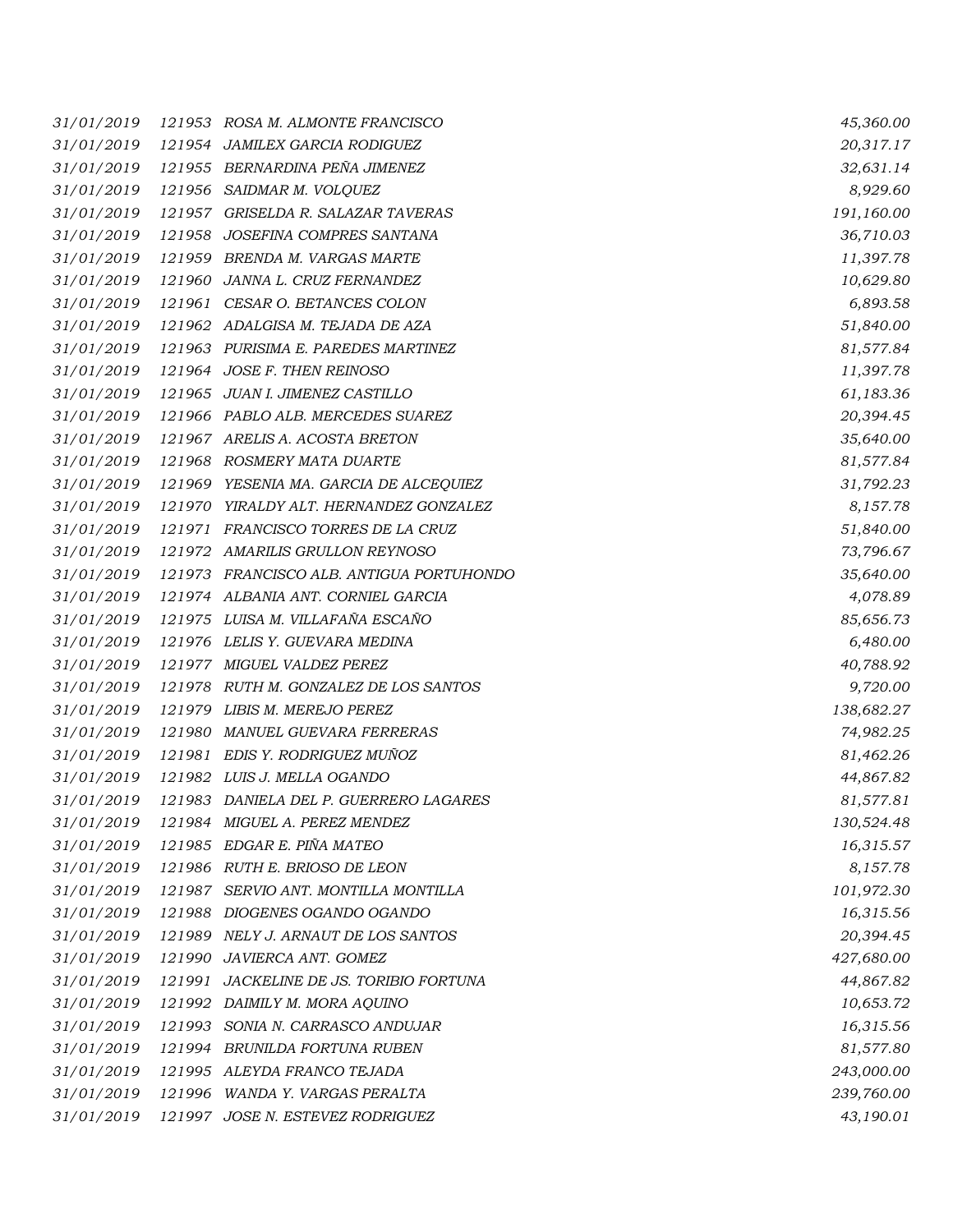| 31/01/2019 |        | 121998 MARTHA J. SUERO VALDEZ         | 3,133.44     |
|------------|--------|---------------------------------------|--------------|
| 31/01/2019 |        | 121999 ARELYS ALT. PEREZ CAAMAÑO      | 4,078.89     |
| 31/01/2019 |        | 122000 CARMEN N. BELTRE DIAZ          | 12,236.67    |
| 31/01/2019 | 122001 | JUANA SOLANO SOSA                     | 12,236.67    |
| 31/01/2019 |        | 122002 CRUZ MA. DE LOS SANTOS         | 8,157.78     |
| 31/01/2019 |        | 122003 ALBANIA ALT. CONTRERAS SANCHEZ | 51,840.00    |
| 31/01/2019 |        | 122004 JOSE BDO. MERCEDES PEÑA        | 20,394.45    |
| 31/01/2019 |        | 122005 MEDARDO ANT. RINCON MARTINEZ   | 16,315.56    |
| 31/01/2019 |        | 122006 DOMINGO ANT. GUERRERO CALDERON | 159,076.78   |
| 31/01/2019 |        | 122007 PEDRO N. MOJICA DE LA ROSA     | 146,840.10   |
| 31/01/2019 |        | 122008 CRISTAL M. MERCEDES BENITEZ    | 15,667.23    |
| 31/01/2019 |        | 122009 ANA J. MERCEDES MARTE          | 4,386.82     |
| 31/01/2019 |        | 122010 MAXIMILIANO PEGUERO DE AZA     | 154,997.89   |
| 31/01/2019 |        | 122011 ARANIBAL MANZANO ZAPATA        | 159,076.78   |
| 31/01/2019 |        | 122012 VANESSA A. MARTINEZ GUERRERO   | 1,880.07     |
| 31/01/2019 | 122013 | YEFERSON R. DE LA CRUZ FERREIRA       | 2,899.04     |
| 31/01/2019 |        | 122014 TIOLA PIMENTEL RAMIREZ         | 5,456.98     |
| 31/01/2019 |        | 122015 YOKARY I. GAUTREAUX DE LA CRUZ | 16,315.56    |
| 31/01/2019 |        | 122016 OFELIA ALCANTARA GARCIA        | 20,394.45    |
| 31/01/2019 |        | 122017 SANTIAGO GERMAN AQUINO         | 4,078.89     |
| 31/01/2019 |        | 122018 YAMILKA A. ALMANZAR LIMA       | 21,542.30    |
| 31/01/2019 |        | 122019 MARITZA DEL C. GARCIA GOMEZ    | 48,946.70    |
| 31/01/2019 | 122020 | ELENA LAMOUTH PEREZ                   | 1,488.27     |
| 31/01/2019 |        | 122021 MARIA E. ESTEVEZ MEJIA         | 55,080.00    |
| 31/01/2019 |        | 122022 DIOSKAYRA HENRIQUEZ            | 6,620.90     |
| 31/01/2019 |        | 122023 HAROLIN CASTILLO FRANCISCO     | 5,989.43     |
| 31/01/2019 |        | 122024 ROSA E. ALMONTE R. DE VENTURA  | 11,397.78    |
| 31/01/2019 |        | 122025 SARA MARTE MARTINEZ            | 8,157.78     |
| 31/01/2019 |        | 122026 REGINA SANCHEZ TORIBIO         | 4,078.89     |
| 31/01/2019 |        | 122027 ABRAHAM GARCIA                 | 16,315.56    |
| 31/01/2019 |        | 122028 CONSEJO DEL PODER JUDICIAL     | 100.00       |
| 31/01/2019 | 122029 | <b>COLECTOR DE IMPUESTOS INTERNOS</b> | 3,433,939.84 |
| 31/01/2019 | 122030 | COLECTOR DE IMPUESTOS INTERNOS        | 35,082.86    |
| 31/01/2019 | 122031 | CONSEJO DEL PODER JUDICIAL            | 0.00         |
| 31/01/2019 | 122032 | IRAISA N. MATEO MONTES DE OCA         | 28,730.59    |
| 31/01/2019 |        | 122033 ROSA D. JIMENEZ VALVERDE       | 10,473.70    |
| 31/01/2019 | 122034 | CAROLINA DE LEON FRIAS                | 13,071.83    |
| 31/01/2019 |        | 122035 MIGUEL E. PEGUERO DE FRIAS     | 1,939.31     |
| 31/01/2019 |        | 122036 ALTAGRACIA CAPELLAN FERNANDEZ  | 14,602.00    |
| 31/01/2019 |        | 122037 CONSEJO DEL PODER JUDICIAL     | 17,349.57    |
| 31/01/2019 | 122038 | CONSEJO DEL PODER JUDICIAL            | 3,500.00     |
| 31/01/2019 | 122039 | CONSEJO DEL PODER JUDICIAL            | 14,349.44    |
| 31/01/2019 | 122040 | CONSEJO DEL PODER JUDICIAL            | 4,055.89     |
| 31/01/2019 |        | 122041 LISSELOT G. REYES CABREJA      | 13,241.79    |
| 31/01/2019 |        | 122042 JENNY BURGOS DE LA ROSA        | 19,326.89    |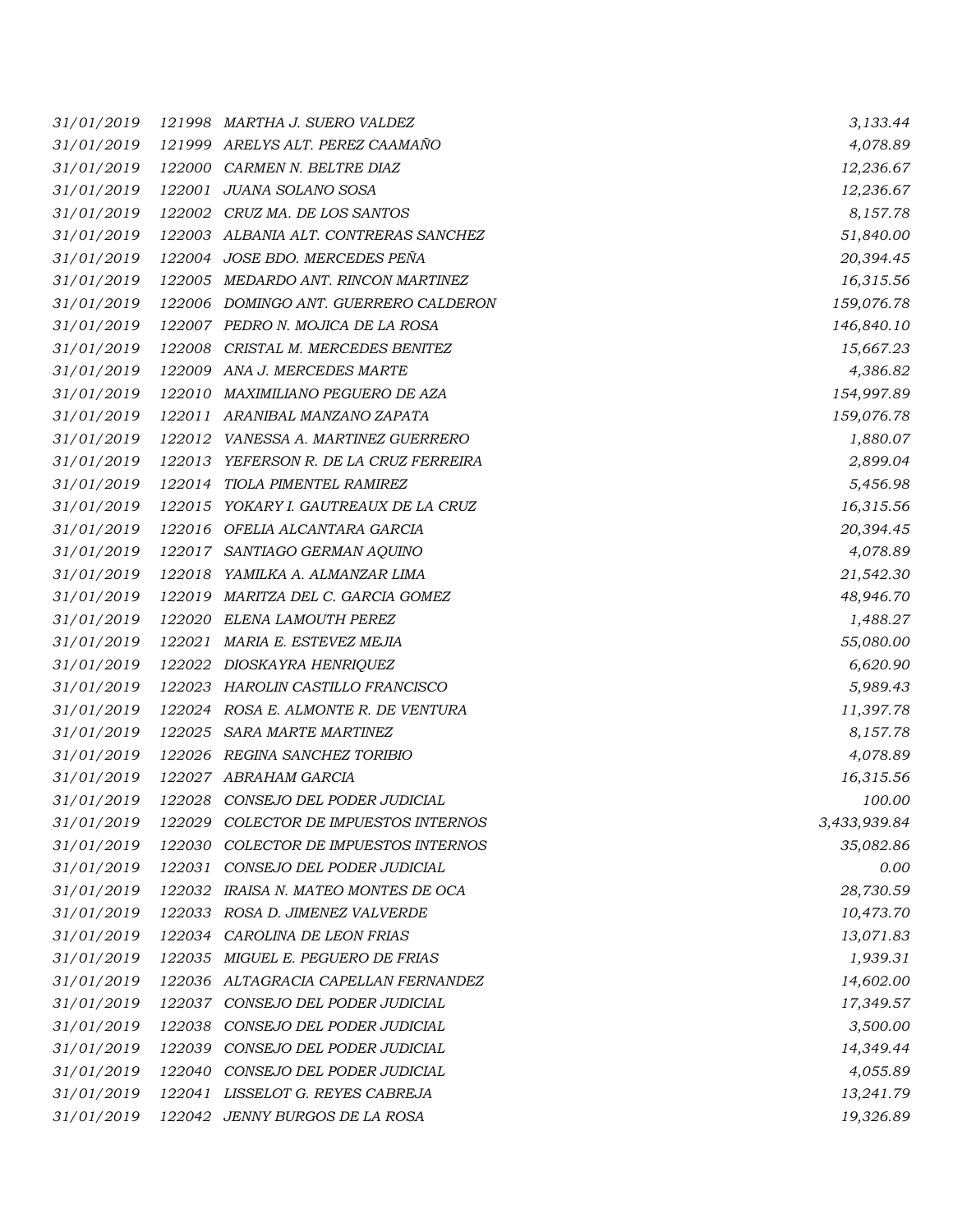|            | TOTAL RD\$                                       | 82,710,351.19 |
|------------|--------------------------------------------------|---------------|
| 31/01/2019 | 122048 COLECTOR DE IMPUESTOS INTERNOS            | 27,594,315.62 |
| 31/01/2019 | 122047 COLECTOR DE IMPUESTOS INTERNOS            | 799,937.72    |
| 31/01/2019 | 122046   CONSEJO DEL PODER JUDICIAL              | 1,400.00      |
|            | 31/01/2019 122045 COLECTOR DE IMPUESTOS INTERNOS | 340.66        |
| 31/01/2019 | 122044 AMBROCIA TEJEDA OTANO                     | 8,433.51      |
|            | 31/01/2019 122043 MICHAEL ENCARNACION GOMEZ      | 9,921.78      |
|            |                                                  |               |

## *ANEXO 05*

### *RELACION DE TRANSFERENCIAS DEBITOS MES DE ENERO 2019*

| <b>FECHA</b> | NUM. | <b>DESCRIPCION</b>                                        | <b>VALOR RD\$</b> |
|--------------|------|-----------------------------------------------------------|-------------------|
| 09/01/2019   | 1088 | TRANSF. DE FONDO PAGO BONO VACACIONAL AÑO 2019.           | 150,917.14        |
| 11/01/2019   | 1089 | TRANSF. DE FONDO PAGO BONO VACACIONAL AÑO 2019.           | 119,120.92        |
| 11/01/2019   | 1090 | TRANSF. DE FONDO PAGO BONO VACACIONAL AÑO 2019.           | 150,017.14        |
| 15/01/2019   | 1093 | TRANSF. DE FONDO PAGO BONO VACACIONAL AÑO 2019.           | 198,917.14        |
| 15/01/2019   | 1092 | TRANSF. DE FONDO PAGO BONO VACACIONAL AÑO 2019.           | 30,564.00         |
| 15/01/2019   | 1091 | TRANSF. DE FONDO PAGO PROPORCION SUELDO DICIEMBRE/2018.   | 85,786.13         |
| 17/01/2019   | 1094 | TRANSF. DE FONDO PAGO BONO VACACIONAL AÑO 2019.           | 22,800.00         |
| 25/01/2019   | 1103 | TRANSF. DE FONDO PAGO SUELDOS PERS. INTERINO PLAN DE MORA | 714,603.99        |
| 25/01/2019   | 1104 | TRANSF. DE FONDO PAGO SUELDOS PERS. FIJO PLAN DE MORA     | 824,665.68        |
| 25/01/2019   | 1095 | TRANSF. DE FONDO PAGO SERVICIOS MILITARES ENERO 2019.     | 7,393,469.76      |
| 25/01/2019   | 1096 | TRANSF. DE FONDO PAGO SUELDOS ENERO 2019.                 | 132,625.03        |
| 25/01/2019   | 1097 | TRANSF. DE FONDO PAGO SUELDO ENERO 2019.                  | 13,028.90         |
| 25/01/2019   | 1098 | TRANSF. DE FONDO PAGO SUELDOS ENERO 2019.                 | 194,054,113.28    |
| 25/01/2019   | 1099 | TRANSF. DE FONDO PAGO SUELDOS ENERO 2019.                 | 5,806,174.97      |
| 25/01/2019   | 1100 | TRANSF. DE FONDO PAGO SUELDOS ENERO 2019.                 | 481,619.48        |
| 25/01/2019   | 1101 | TRANSF. DE FONDO PAGO SUELDOS PERS. PROG. PASANTIA.       | 1,001,100.00      |
| 25/01/2019   | 1102 | TRANSF. DE FONDO PAGO SUELDOS ENERO 2019.                 | 2,799,119.72      |
| 28/01/2019   | 1105 | TRANSF. DE FONDO PAGO RET. NOMINAS ELECTRONICAS.          | 63,726,979.68     |
| 30/01/2019   | 1106 | TRANSF. DE FONDO DEDUC. SEGURO MED. NOM. ELECT. ENE/2019  | 3,872,729.75      |
| 30/01/2019   | 1107 | TRANSF. DE FONDO PAGO BONO VACACIONAL AÑO 2019.           | 16,920.00         |
| 30/01/2019   | 1108 | TRANSF. DE FONDO PAGO BONO VACACIONAL AÑO 2019.           | 171,677.14        |
| 30/01/2019   | 1109 | TRANSF. DE FONDO PAGO PROP. SUELDO PERS. CIERTO TIEMPO.   | 5,072.60          |
| 30/01/2019   | 1110 | TRANSF. DE FONDO PAGO BONO VACACIONAL AÑO 2019.           | 28,411,249.44     |
| 31/01/2019   | 1111 | TRANSF. DE FONDO PAGO SERVICIO MILITAR ENERO 2019.        | 5,000.00          |
| TOTAL RD\$   |      | 310,188,271.89                                            |                   |

*ANEXO 06*

#### *RELACION NOTAS DE DEBITOS*